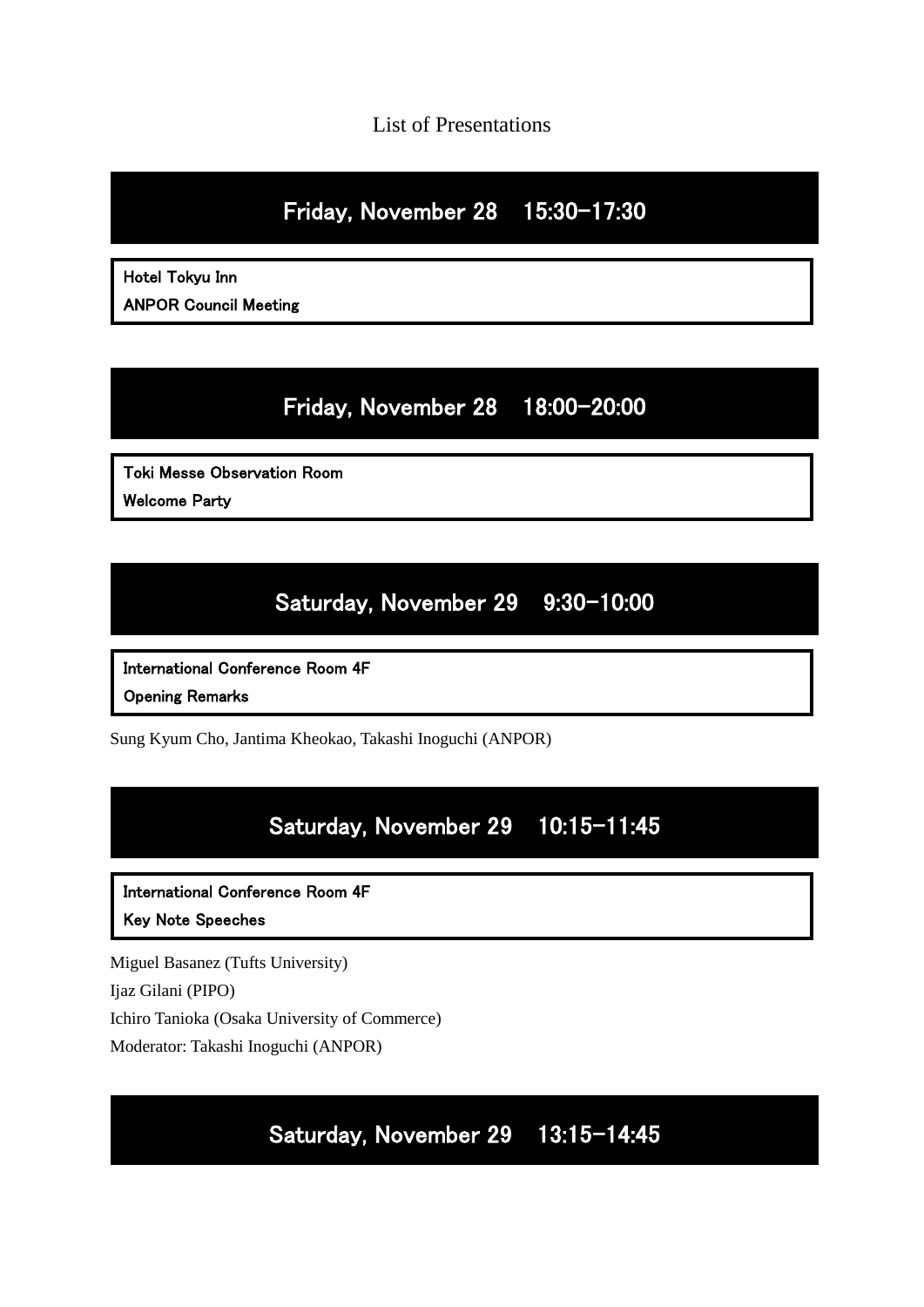#### International Conference Room 4F Social Capital and Social Inequality in Asia

Organizer: Ryozo Yoshino, The Institute of Statistical Mathematics, Japan

- "Social Capital and Social Inequality in Asia," Ryozo Yoshino, The Institute of Statistical Mathematics, Japan
- "Has Japan's Social Capital been Deteriorated?-Evindence from the 2013 National Survey of Social Capital-," Yoji Inaba, Nihon University, College of Law, Japan

"Social Capital and Subjective Happiness," Yoshimichi Sato, Tohoku University, Japan

### Cherry A 302A Health Promotion and Nursing Science (1)

Chair: Kee-Jae Lee

- "Factors Affecting the Occurrence of Aedes Aegypti Linnaeus in Households at Amphoe Nakhon Chai Si, Nakhon Pathom Province, Thailand," Phimlada Anansirikasem, Boromarajonani College of Nursing, Chakriraj, Thailand
- "The Application of Student Development Activities Program Based on the Contemplative Education Model," Wantanee Naksrisang, Sukjai Charoensuk and Nongnuch Suapumee, Boromarajonani College of Nursing, Chakriraj, Thailand
- "Research Title "Socio-cultural change with obesity problem in Thailand."" Assist. Prof. Dr. Dusadee Charoensuk, Eastern Asia University, Thailand
- "Assessing Self-reported Smoking Status by urinary cotinine measurement in the Korean National Environmental Health Survey," Kee-Jae Lee, Korea National Open University, Korea

## Cherry B 302B

#### Social Media and Dividable Persons (1)

Chair: Takafumi Suzuki, Faculity of Sociology, Toyo University

- "An Investigation of Influentials and Noninfluentials' Profiles and Message Properties on the Microblog Platform," Cong Liu and Yi Liu, Shanghai Jiao Tong University, China
- "Relationship between Internet Use and Social Identification," Yungeng Xie, Wei Chen and Yi Liu, Institute of Arts and Humanities, Shanghai Jiaotong University, China

"Brand Crisis in Social Network: A New Model from Entertainment Perspective," Rungsiman Nararatwong<sup>1,3</sup>, Roberto Sebastian Legaspi<sup>2</sup>, Hitoshi Okada<sup>3</sup>, Tetsuro Kobayashi<sup>3</sup> and Hiroshi Maruyama<sup>2</sup>

- <sup>1</sup>The Graduate University for Advanced Studies, Japan
- <sup>2</sup>The Institute of Statistical Mathematics, Japan
- <sup>3</sup>National Institute of Informatics, Japan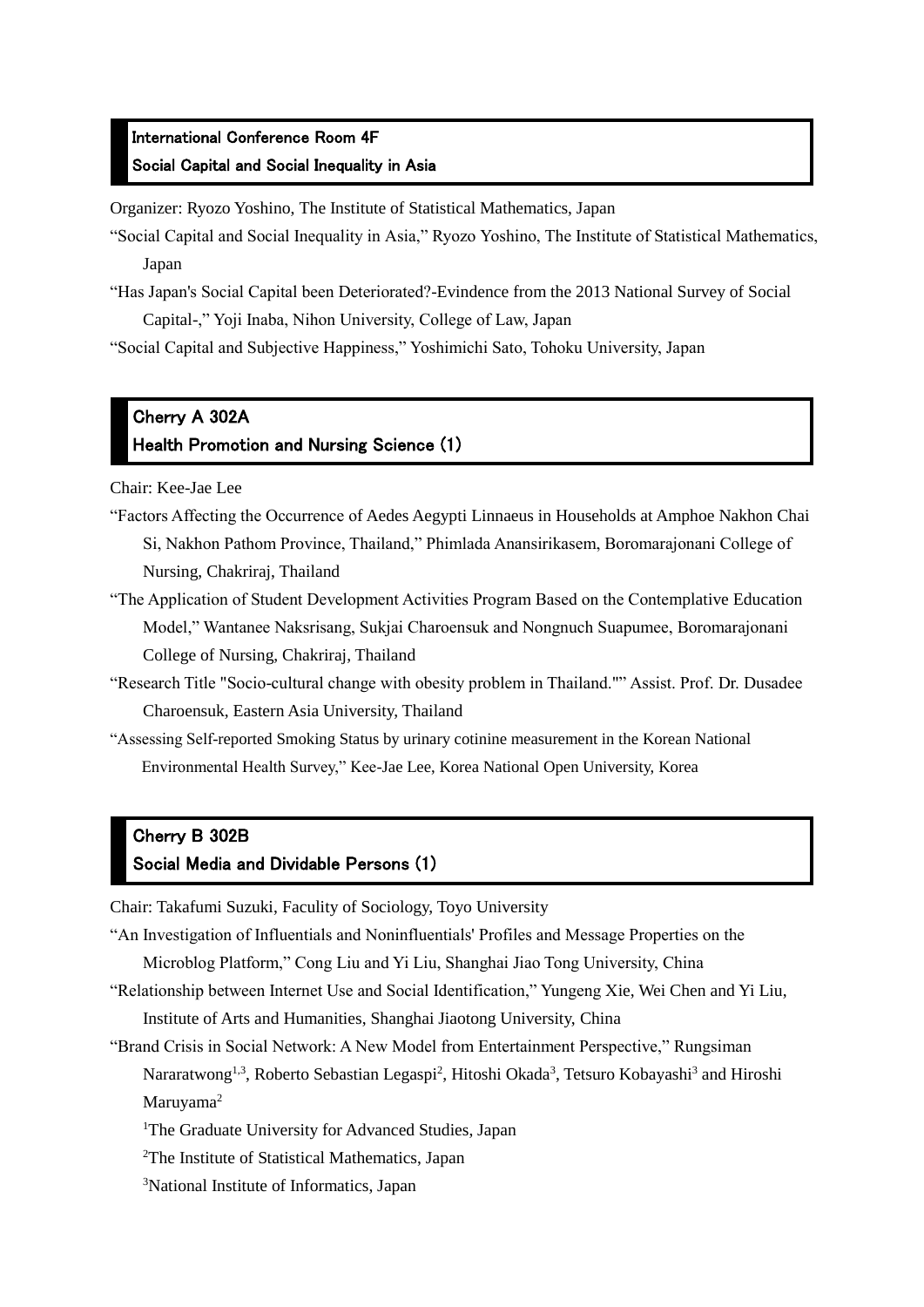"Factory Workers' Public Opinion on Issues in Malaysia: The Role of Media," Aini Maznina A manaf, Zeti Azreen Ahmad and Mazni Buyong, International Islamic University Malaysia, Malaysia

#### Sunflower 306+307

Citizen's Political Efficacy and Participation: Comparative Perspective in Shanghai, Hong Kong, Macau, and Taipei

Organizer: Ching-hsin Yu, Election Study Center, National Chengchi University, Taiwan, Taiwan "Citizen's Political Efficacy and Participation in Taipei," Ching-hsin Yu and Eric Cheng-hua Yu,

Election Study Center, National Chengchi University, Taiwan, Taiwan

- "The understanding of the relationship among social media usage, political efficacy and political participation in Macao," Angus Wh Cheong, Athena Seng and Yuan Liu, Macao Polling Research Association, Macao
- "Political Efficacy and Participation in Hong Kong: Quality versus Quantity," Robert Ty Chung and Winnie Wy Lee, Public Opinion Programme, The University of Hong Kong, Hong Kong
- "Media Use, Citizen Engagement and Political Efficacy in Shanghai," Baohua Zhou, Shuanglong Li, Bofei Zheng and Bing Tong, Media and Public Opinion Research Center, Fudan University, China

## Saturday, November 29 15:00–16:30

International Conference Room 4F

Has Public Opinion Research Helped Sustain Representative Democracy in Asia? (1)

Organizer: Shin Dong Kim, Hallym University, Korea

"Voting Advice Applications in Japan: An Overview," Takayoshi Uekami<sup>1</sup> and Hidenori Tsutsumi<sup>2</sup> <sup>1</sup>Kochi University, Japan

<sup>2</sup>Kagawa University, Japan

"Next Step for Voting Advice Applications: Taiwan's Experience of Online Meeting with Legislators," Boyu Chen<sup>1</sup>, Da-chi Liao<sup>2</sup> and Peng-hsiang Shih<sup>3</sup>

<sup>1</sup>Institute of Political Science, National Sun Yat-sen University, Taiwan

2 Institute of Political Science, National Sun Yat-sen University, Taiwan

<sup>3</sup>Department of Political Science, National Chengchi University

"The Effects of VAAs on Voter's Sophistication in Japan," Hidenori Tsutsumi<sup>1</sup>, Takayoshi Uekami<sup>2</sup> and Inamasu Kazunori<sup>3</sup>

<sup>1</sup>Kagawa University, Japan

- <sup>2</sup>Kochi University, Japan
- <sup>3</sup>Kwansei Gakuin University, Japan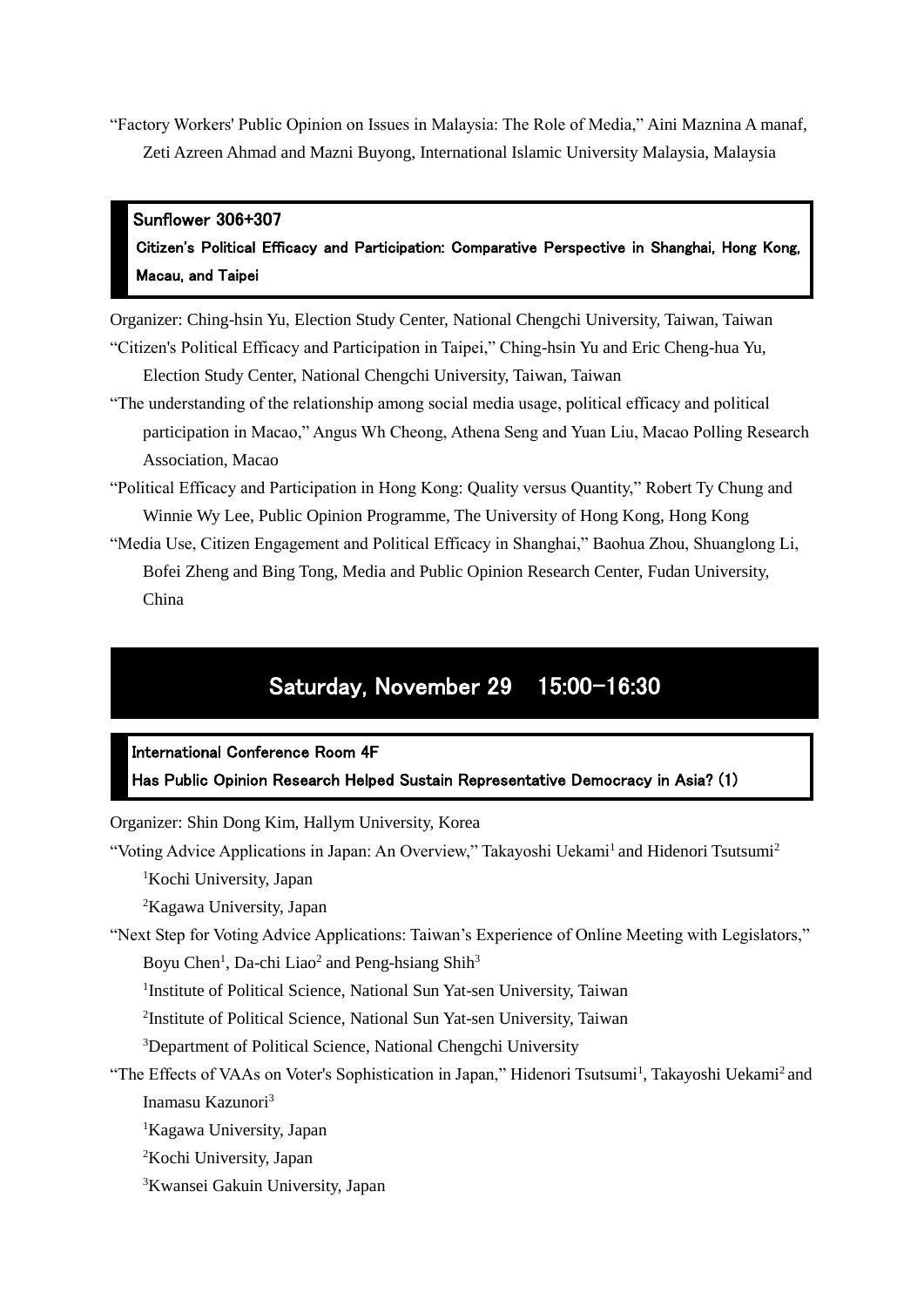"Voting Advice Applications in Korea," Myoungho Park, Dongguk University-Seoul, Korea

### Cherry A 302A Health and Nutrition in the Changing Asian Society

Organizer: Nobuko Murayama, University of Niigata Prefecture, Japan

"CHIRDREN MALNUTRION OUTBREAK IN WEST OF LOMBOK," Dr. Chairun Nasirin, College of Health Science (STIKES MATARAM) INDONESIA, Indonesia

"Socioeconomic factors, health and nutrition among elderlies in Japan," Asami Ota, Health and Nutrition, University of Niigata Prefecture, Japan

"Relationship between eating behaviors, body mass index, and blood pressure: Study among

hypertensive older adults in Saraburi province, Thailand," Tassanee Krirkgulthorn<sup>1,2</sup>, Bang-on Phoanoi<sup>2</sup> and Kanyanat Kerdchein<sup>1</sup>

<sup>1</sup>Boromarajonani College of Nursing, Nakhon Ratchasima, Thailand

<sup>2</sup>Boromarajjonani College of Nursing Saraburi, Thailand

<sup>3</sup>Boromarajonani College of Nursing, Nakhon Ratchasima Thailand

### Cherry B 302B Trust in Governments

Chair: Syed Arabi Idid, International Islamic University Malaysia, Malaysia

"An Empirical Study of the Impact of Media Use on Government Trust in College Students," Hong

Chen<sup>1</sup>, Jia Guang Zheng<sup>1</sup> and Yang Xu Zhang<sup>2</sup>

<sup>1</sup>School of Communication, East China normal university, China

<sup>2</sup>Institute of Arts and Humanities, Shanghai Jiao Tong University

"Framing Corruption in the Public Imagination: Evidence from China's Media Landscape," Scott Fritzen<sup>1</sup> and Fanyijing Wang<sup>2</sup>

<sup>1</sup>New York University Shanghai, China

<sup>2</sup>East China Normal University

"How to Earn Public Trust in Risk Communication: Factors Specifying Trust in Japanese Government in the Concern of Nuclear Power Plants," Satomi Furuno<sup>1</sup> and Naoya Ito<sup>2</sup>

<sup>1</sup>Graduate School of International Media, Communication, and Tourism Studies, Hokkaido University, Japan

<sup>2</sup>Faculty of Media and Communication, Hokkaido University

"An Empirical Study of the Impact of Media Use on Government Trust in College Students," Guangjia Zheng<sup>1</sup>, Jia Guang Zheng<sup>1</sup> and Yang Xu Zhang<sup>2</sup>

<sup>1</sup>School of Communication, East China normal university

2 Institute of Arts and Humanities, Shanghai Jiao Tong Universit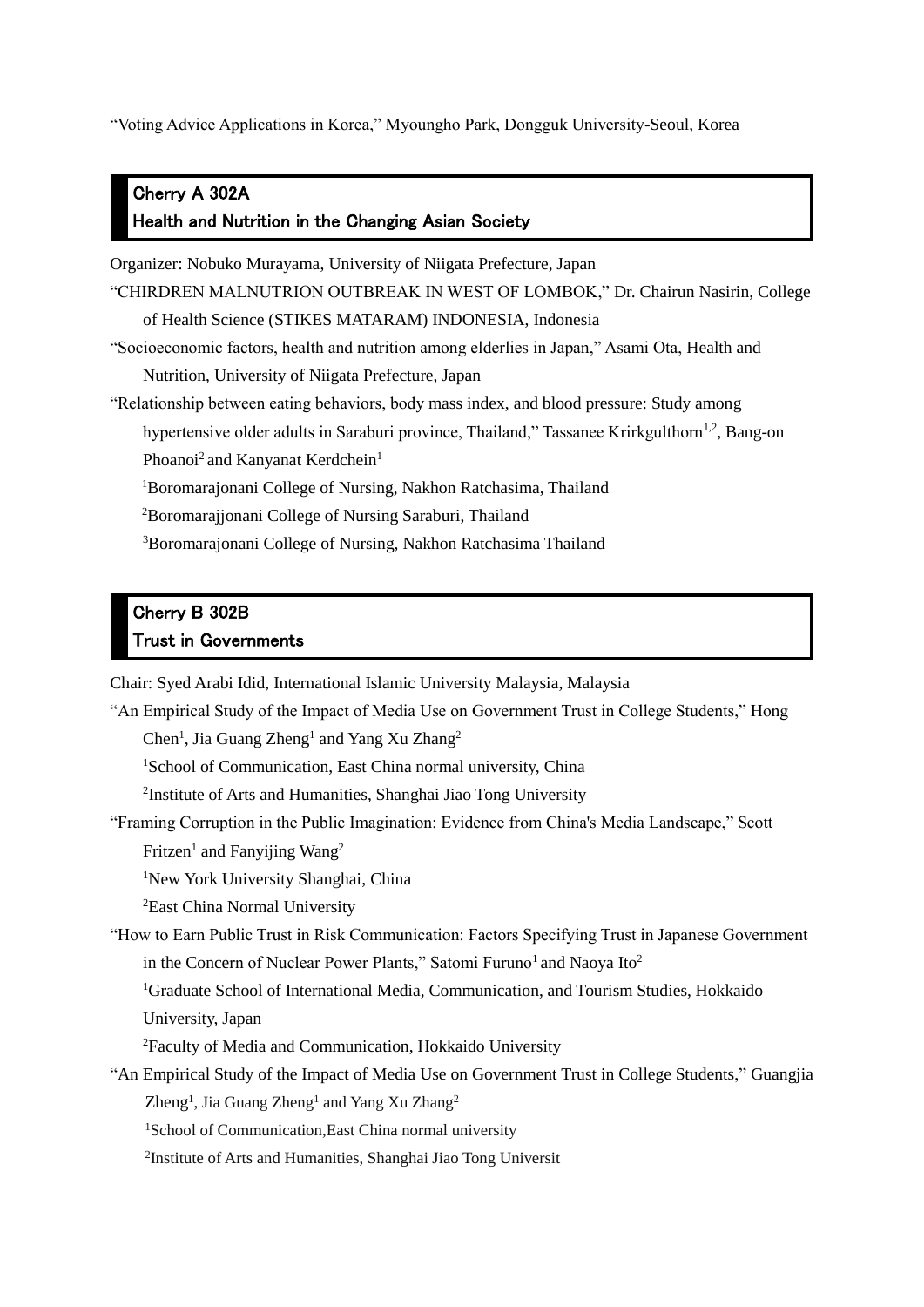### Sunflower 306+307 Well-Being and Quality of Life in Asia (1)

Chair: Takashi Inoguchi, University of Niigata Prefecture, Japan

- "Satisfaction with Daily Life Aspects: Japan 2013," Takashi Inoguchi, University of Niigata Prefecture, Japan
- "Women's Higher Education and the Future of Family Values in Asian Societies," Hachiro Iwai, Graduate School of Education, Kyoto University, Japan
- "Cross-national Analysis on the Oriental Cultural Sphere Based on Survey Data," Yuejun Zheng, Doshisha University, Japan

"Well-Being Among East Asia's Ageing Populations," Nicole Claudine Naurath, Gallup, Thailand

# Saturday, November 29 16:45–17:45

#### International Conference Room 4F

Has Public Opinion Research Helped Sustain Representative Democracy in Asia? (2)

Organizer: Ryosuke Nishida, Ritsumeikan University, Japan

- "Has Public Opinion Research Helped Sustain Representative Democracy in Asia?," Satoshi Narihara, The University of Tokyo, Japan
- "Investigation of campaign and policymaking for a harmonious system," Fumiko Kudoh, Independent, Japan
- "Did the Online Election Campaign Fail?: a Survey Analysis of the Effects of the Online Campaign in the 2013 Japan Upper House Election," Morihiro Ogasahara, Kansai University, Japan
- "Comment on the session "Has Public Opinion Research Helped Sustain Representative Democracy in Asia?"," Naoto Ikegai, The University of Tokyo, Japan
- "How Did the Online Election Campaign Change the Election of Japan?," Ryosuke Nishida, Ritsumeikan University, Japan

### Cherry A 302A Well-Being and Quality of Life in Asia (2)

Organizer: Hiroo Harada, Economics Department, Senshu University, Japan

"Social Well-Being/Capital in Asia: From the Questionnaire Approach," Hiroo Harada, Economics Department, Senshu University, Japan

"Social Network, Family Policy, and Fertility Decision," Masayuki Kanai, Senshu University, Japan

"Community Awareness and Life Satisfaction of Citizens in Kawasaki City," Satoshi Kambara, Senshu Uni. School of Commerce, Japan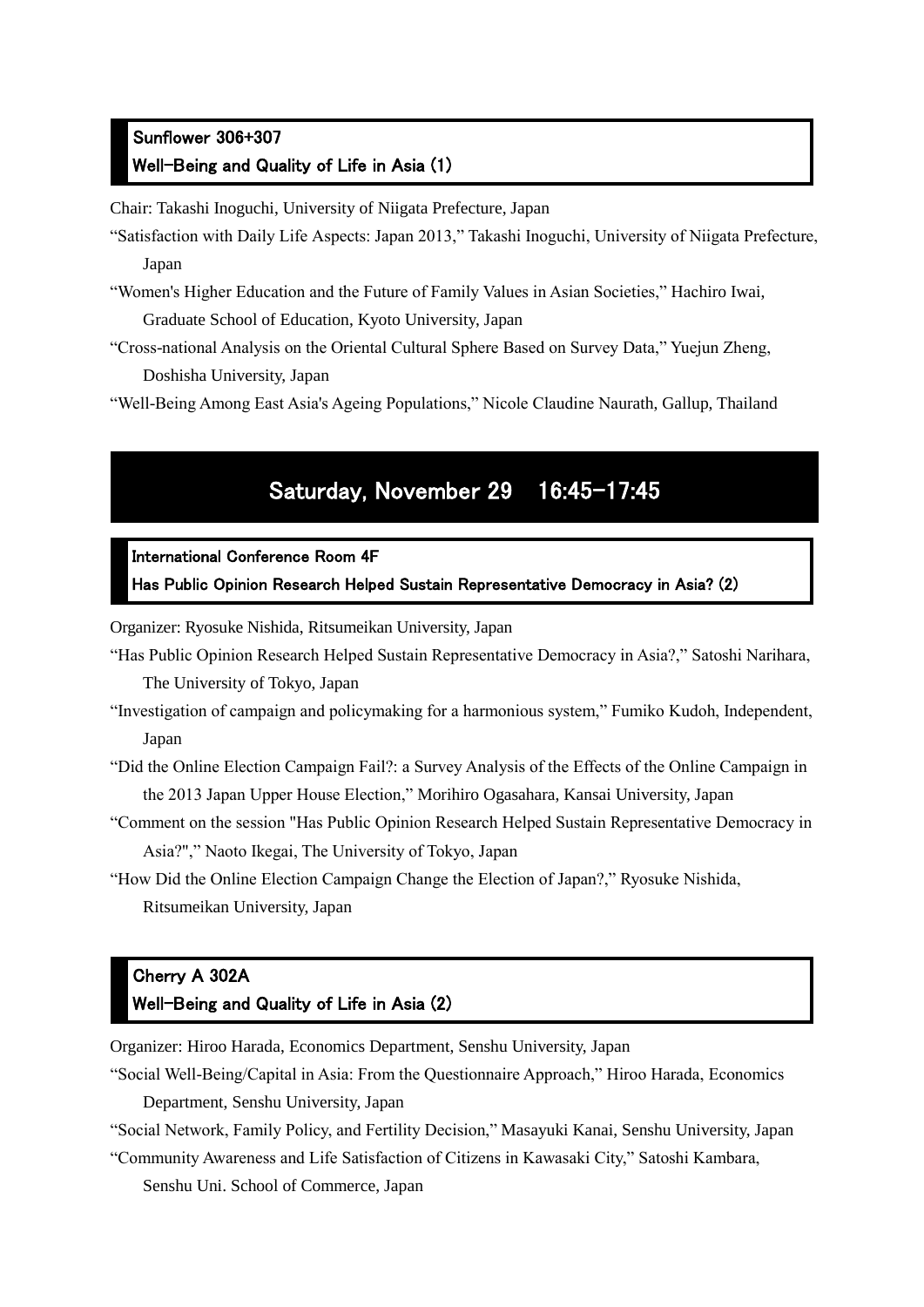### Cherry B 302B Self-Sustainable Societies in Asia?

Organizer: Midori Aoyagi, National Institute for Environmental Studies, Japan

"Environmental Attitudes and Behaviors: Analyses of the Philippines using ISSP 1993, 2000, and

2010 surveys," Joseph anthony Lazareto Reyes, Tohoku University, Philippines

"The key for the building Self-Sustainable Societies in Asia – Energy Choices," Midori Aoyagi,

National Institute for Environmental Studies, Japan

"Environmental Issues, Public Responses, and Media Communication in China," Shaojing Sun, Fudan University, China

"People's Attitudes Toward Nuclear Energy Policy: The Impact of Fukushima Daiichi Nuclear

Accident," Noriko Iwai<sup>1</sup> and Kuniaki Shishido<sup>2</sup>

<sup>1</sup>JGSS Research Center, Osaka University of Commerce, Japan

<sup>2</sup>Osaka University of Commerce, Japan

#### Sunflower 306+307 ANPOR General Meeting

# Sunday, November 30 8:30–10:00

#### Rose B 201 B Tutorial session

"Introduction to Multilevel Modeling"

SUGISAWA Taketoshi (Faculty of Education, Niigata University)

#### Cosmos 203+204

Evaluating and understanding societal communication

Chair: Sung kyum Cho, Chungnam National University, Korea

"Exploring Communication Etiquette in Online Communities through the Presence of Foul Language

and Network Statuses," Jin ah Kwak<sup>1</sup>, Sung kyum Cho<sup>2</sup> and Jong-seok Byun<sup>3</sup>

<sup>1</sup>KAIST (Korea Advanced Institute of Science and Technology) Korea

<sup>2</sup>Chungnam National University

<sup>3</sup>Hanshin University

"Using a Communication Index in the Age of Digital Polarization," Sung kyum Cho<sup>1</sup> and Bumjune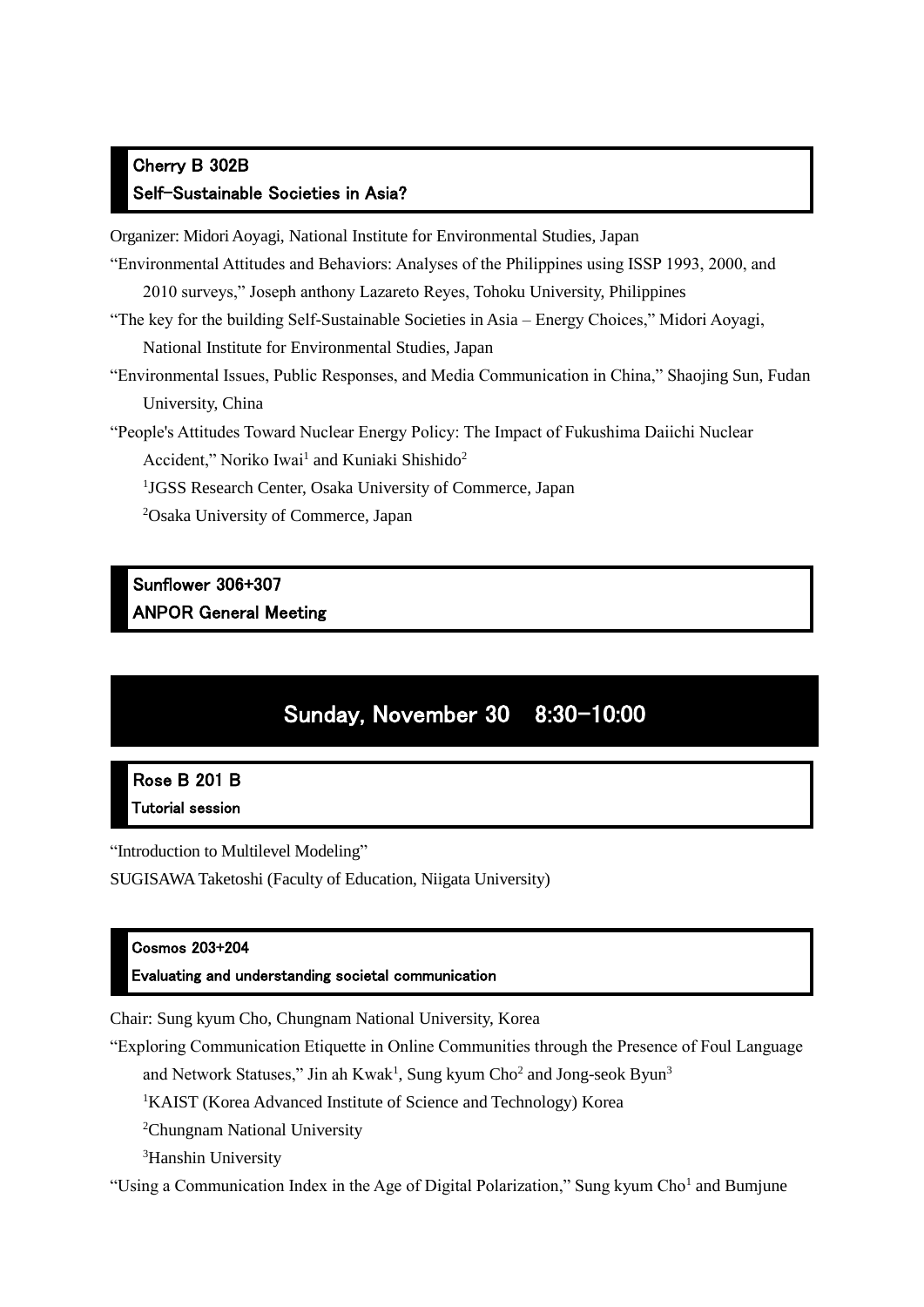$Lee^2$ 

<sup>1</sup>Chungnam National University, Korea

<sup>2</sup>Seoul National University

"Variance estimation of the population proportion estimator based on the randomness due to RDD and nonresponse in telephone survey," Mingue Park, Korea University, Korea

#### Cherry A 302A Health Promotion and Nursing Science (2)

Chair: Robert Chung, Public Opinion Programme, The University of Hong Kong, Hong Kong "Fatigue Relief among Cervical Cancer Patients in Thailand: Praying and Meditation," Suppakorn

- Wankrathok, Boromarajonani College of Nursing, Chon Buri, Thailand
- "Factors Influencing Intention to Have Pap Smear Screening Among Thai Women in Rajvithi Campus, Mahidol University Bangkok," Ashfaq Ahmed Khawaja khail<sup>1</sup>, Pimsurang Taechaboonsermsak<sup>2</sup> and Khin Swe swe<sup>1</sup>

<sup>1</sup>Faculty of Public Health, Mahidol University, Bangkok, Thailand, Thailand

<sup>2</sup>Faculty of Public Health, Mahidol University, Bangkok, Thailand

- "Response rate of adverse events following immunization monitoring: lessons learned from surveillance in Chiang Mai, Thailand," Kannika Thiankhanithikun, FACULTY OF PHARMACY, CHIANG MAI UNIVERSITY, Thailand, Chiang Mai ADR Network
- "Promoting reproductive health care services for women migrant workers: be healthy with friendly service," Wirawan Klayhiran, Boromarajonani College of Nursing, Ratchaburi, Thailand

#### Cherry B 302B Social Media and Dividable Persons (2)

Chair: Yuejun Zheng, Doshisha University, Japan

"Improving community life through Public Relations," Masateru Noguchi<sup>1</sup> and Ito Naoya<sup>2</sup>

<sup>1</sup>Hokkaido University, Japan

<sup>2</sup>Research faculty of Media and Communication, Hokkaido University, Japan

- "Cybercrime: traditional crime conducted through the internet," Mazni Buyong, Aini A.manaf and Zeti Ahmad, International Islamic University Malaysia (IIUM), Malaysia
- "Effect of Use and Gratifications Theory to Knowledge Sharing in Social Media: Evidence from Officers in Thailand," Noppanon Homsud and Pattraporn Trongchookiat, FACULTY OF MANAGEMENT SCIENCE, SILPAKORN UNIVERSITY, Thailand
- "Chinese Internet Users' Communication Behaviors in Public Events: A Survey on Internet Users from 36 Cities," Rui Qiao, Institute of Arts and Humanities, Shanghai Jiao Tong University, China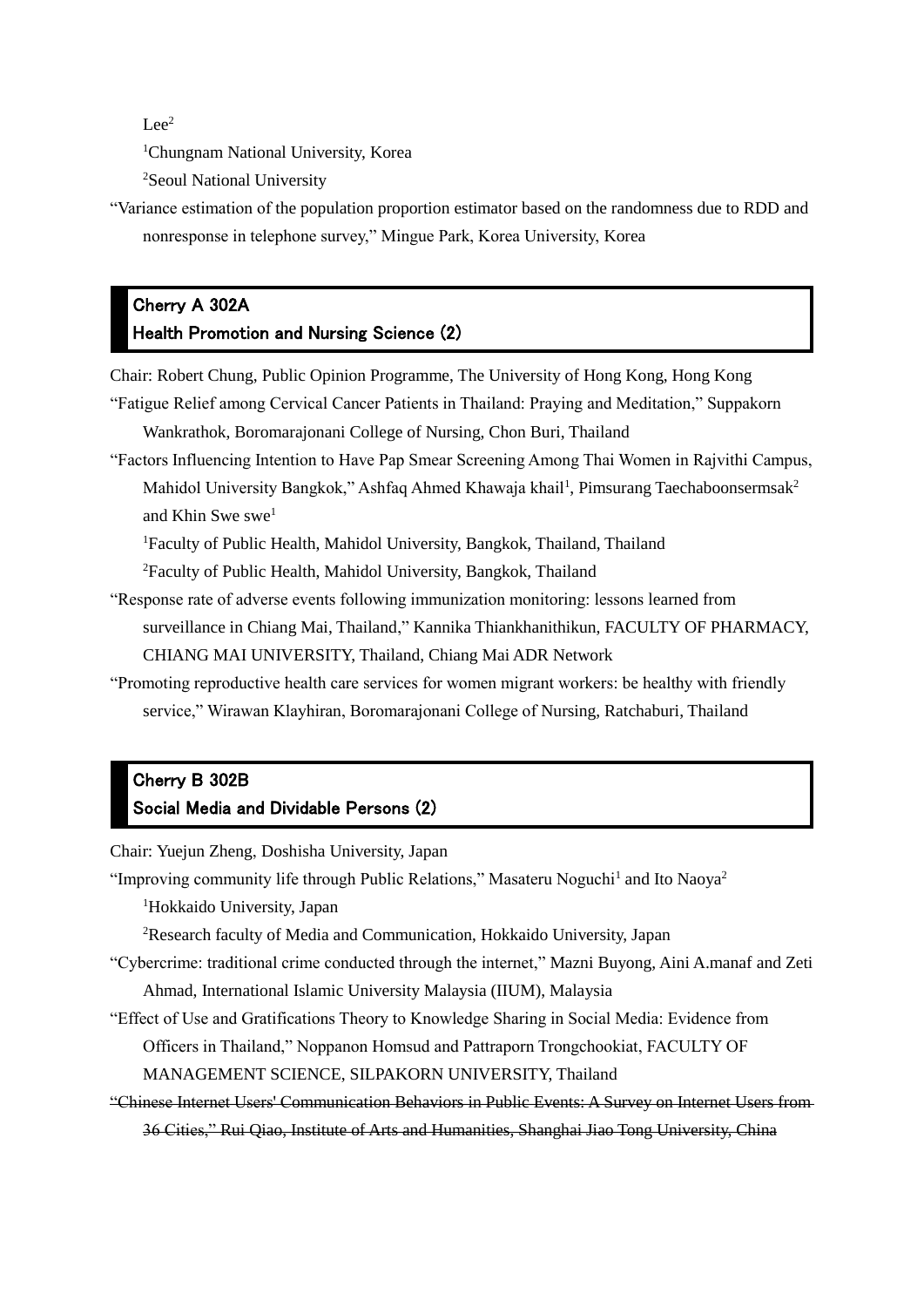### Iris 304 Eating Habits in Asia

Chair: Takafumi Suzuki

- "Factors influencing urban and rural Thai adolescents' eating behavior," Kamonporn Patcheep, Boromarajonani College of Nursing, Ratchaburi, Thailand
- "Hedonic and Utilitarian Values of Eating Fast Food: A Case Study of Undergraduate Students in Thailand," Pattraporn Trongchookiat and Noppanon Homsud, FACULTY OF MANAGEMENT SCIENCE, SILPAKORN UNIVERSITY, Thailand
- "Facebook: An Attractive Channel through Restaurant selection on Holiday," Jittapon Chumkate and Narisa Chuminjak, FACULTY OF MANAGEMENT SCIENCE, SILPAKORN UNIVERSITY, Thailand
- "The Factor Related in Foreign Food Restaurant Selection of Thais Teenagers in Bangkok," Thapanee Saeong and Thirawat Chantuk, FACULTY OF MANAGEMENT SCIENCE, SILPAKORN UNIVERSITY, Thailand

## Sunflower 306+307

#### How to Measure to Take Care of Aging Societies in Asia (1)

Chair: Shalinder Mahajan, Team Cvoter, India

- "Analysis of Personal Networks Maintained by the Elderly in Japan, Satoshi Watanabe<sup>1</sup>, Hirohide Shibutani<sup>2</sup>, Harumasa Yoshimura<sup>3</sup> and Atsushi Kokubo<sup>2</sup>
	- <sup>1</sup>Akita Prefectural University, Japan
	- <sup>2</sup>Aomori University, Japan

<sup>3</sup>Nara University, Japan

- "A Study in Labor Force Participation of Elderly Affecting an Enchantment of Economic Strength on the Community in Phetchaburi Province," Thirawat Chantuk, FACULTY OF MANAGEMENT SCIENCE, SILPAKORN UNIVERSITY, Thailand
- "Factor affecting decision to purchasing life Insurance for elderly of government official in Pranburi Prachuap Khiri Khan," Noppadol Towichaikul, Teerapat Eamla-or and Kromatan Wongwaiamornwate, FACULTY OF MANAGEMENT SCIENCE, SILPAKORN UNIVERSITY, Thailand
- "Behavior and Factors that Affecting the Money Saving Choice of Elder Consumers in Hua-Hin District, Thailand," Supawadee Pandoung and Thitiporn Sumransat, FACULTY OF MANAGEMENT SCIENCE, SILPAKORN UNIVERSITY, Thailand

# Sunday, November 30 10:15–11:45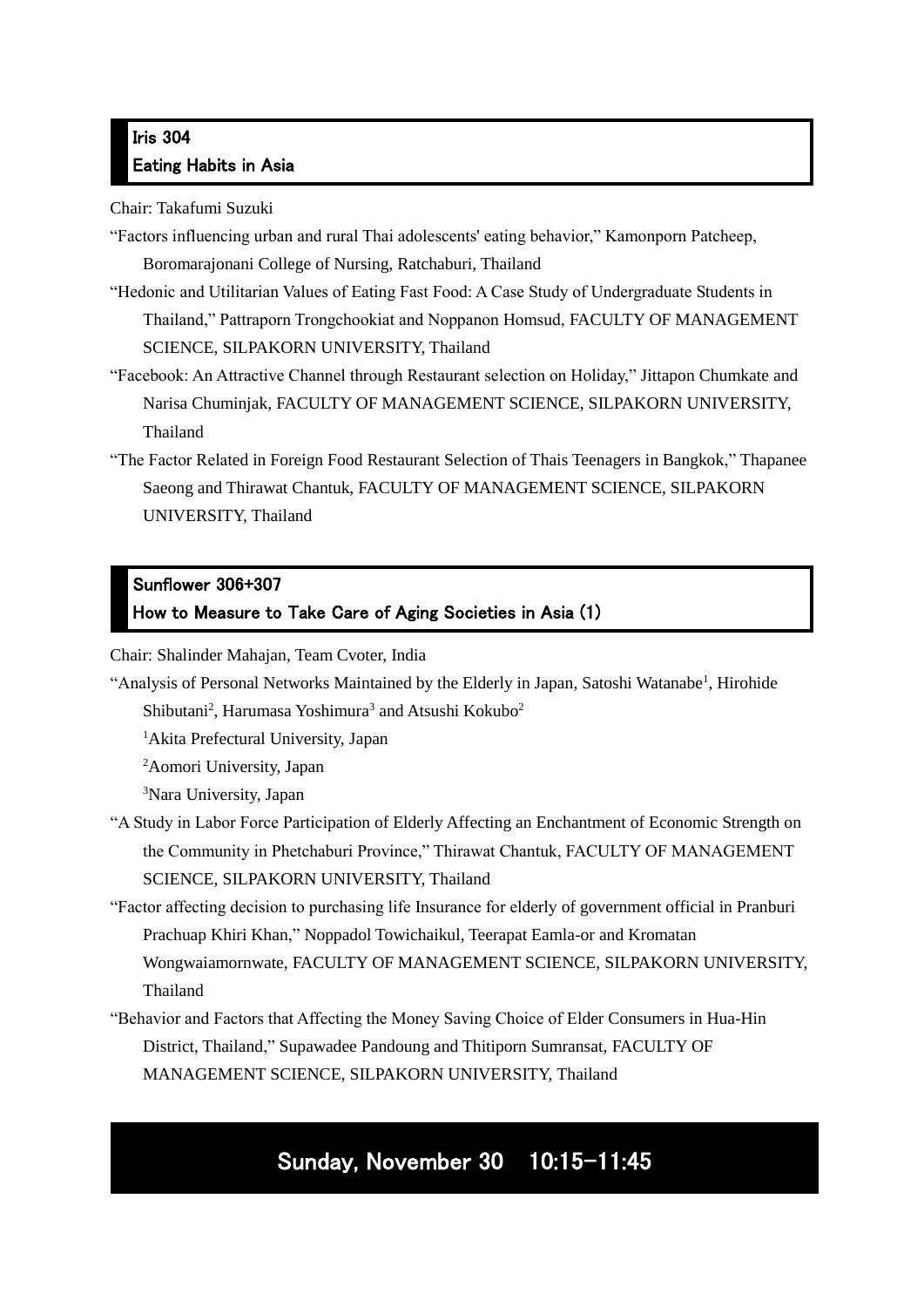## Rose A 201A Poster Session (1)

"Demand Forecasting for Pharmacy Technicians of the General Hospitals and Private Hospitals in Northern Thailand in the Year 2013-2022 by System Dynamics Modeling," Nicha Suriyakanont<sup>1</sup>, Sakon Supakul<sup>2</sup> and Thosaporn Promwong<sup>3</sup>

<sup>1</sup>Sirindhorn College of Public Health, Phitsanulok, Thailand

<sup>2</sup>Faculty of Pharmacy, Chiang Mai University, Chiang Mai, Thailand

<sup>3</sup>Faculty of Engineering, Chiang Mai University, Chiang Mai, Thailand

- "Tobacco Smoking Survey in the Higher-Education Network: A Pilot Study in Schools of Engineer in a Northeast Province of Thailand," Supawadee Chaidachatorn and Ratchanee Choonkor, Boromarajonani College of Nursing, Nakhonratchasima, Thailand
- "Research on network sexual content influence on young women," Li Yongjian, China Youth University of Political Studies, China
- "The Effect of the Dietary Education Through Korat Song for Thai Type II Diabetic Patients," Wiparat Suwanwaiphatthana, Jongkolnee Tuicharoen and Patchareeporn Kumram, Boromarajonani College of Nursing, Nakhon Ratchasima, Thailand
- "Stress and Mental Health of Baccalaureate Nursing Students From the Five Southern Border Provinces of Thailand," Duangrat Kathalae, Boromarajonani College of Nursing, Nakhonratchasima, Thailand
- "The Relating Factors to Health Promoting Behaviors of Diabetes Mellitus type 2 Patients Treated at Nongkratum Primary Care Unit, Muang District, Nakhonratchasima," Thassanee Thipsungnoen, Praphaphon Suemram and Apiradee Sooksangdown, Boromarajonani College of Nursing, Thailand
- "PREPARING THE FAMILY FOR AGING CARE SUPHANBURI PROVINCE, THAILAND," Umakorn Jaiyungyuen, Supaporn Voraroon, Sarinthorn Mangkamanee and Chakkrit Luk-in, Boromarajonani College of Nursing, Suphanburi, Thailand
- "Understanding SNS usage behavior in college students: Application of the Planned Behavior Theory," Min-jeong  $Kim<sup>1</sup>$  and Kyo heon Kim<sup>2</sup>

<sup>1</sup>Dep. of Psychology, Chungnam National University

<sup>2</sup>Dep. of Psychology, Chungnam National University

"Client Satisfaction of Academic Service focusing on Health Education Provided by Nursing Instructors and Nursing Students from Boromarajonani College of Nursing, Nakhonratchasima," Supisara Suwanchat<sup>1,2</sup>, Laorwan Oungsakul<sup>1</sup> and Rumpai Munsraket<sup>1</sup> <sup>1</sup>Boromarajonani College of Nursing, Nakhonratchasima, Thailand <sup>2</sup>Boromarajonani College of Nursing, Nakhonratchasima, Thailand <sup>3</sup>Boromarajonani College of Nursing, Nakhonratchasima, Thailand

"The Study Relationship Between Drinking Coffee and Doing exercise with Bone Mass Density of Women Who Work in Boromarajonani College of Nursing, Nakhon Ratchasima," Laorwan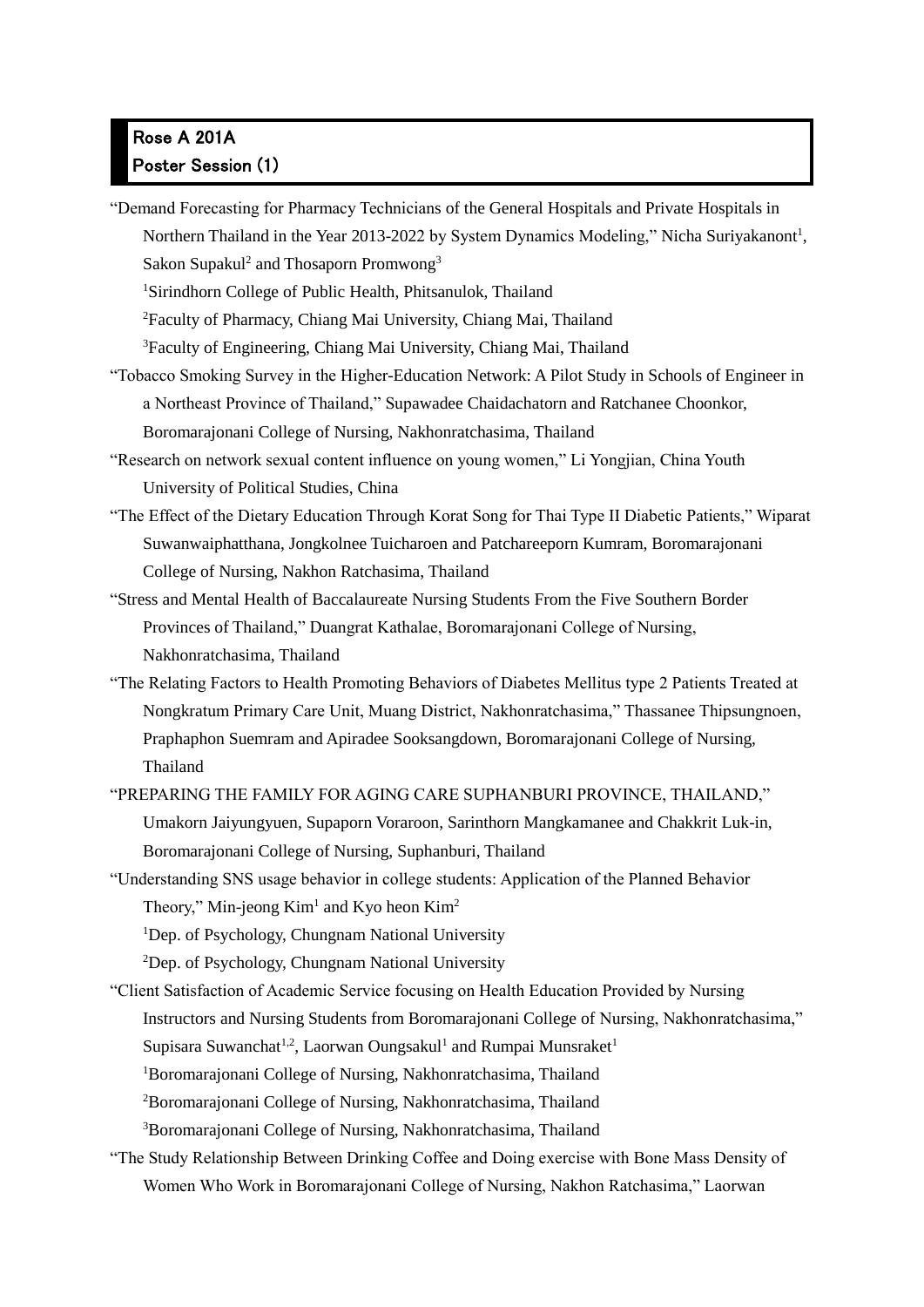Oungsakul, Jidapa Jittasusuttho and Wanna Tananupapphaisan, Boromarajonani College of Nursing, Nakhonratchasima, Thailand

"The Perception towards Illness and Chemotherapy of Breast Cancer North-Eastern Women," Kotchakorn Kaewprom<sup>1</sup>, Orusa Thammanitkij<sup>2</sup>, Rattaikarn Kuedchern<sup>2</sup>, Punnapika Somdee<sup>3</sup> and Rapeepan Sawadsingh<sup>3</sup>

<sup>1</sup>Boromarajonani College of Nursing Nakhon Ratchasima, Thailand

<sup>2</sup>Borommaratchonnani, Nakhon Ratchasima, Thailand

<sup>3</sup>Maharat Nakhon Ratchasima Hospital, Thailand

- "The Study on Satisfaction towards Organization Capital of Personnel at Boromarajonani College of Nursing, Nakhon Ratchasima Fiscal Year 2014," Jidapa Jittasusuttho, Laorwan Uengsakul and Thananat Sakrasan, BOROMRATCHACHONNANEE NACHONRATCHASIMA NURSING COLLEGE, Thailand
- "Study of Health Status of Autistic Children, Knowledge and Stress Level of Caregivers of Children with Autism Received a Service Suphanburi Province, Thailand," Prawida Photong, Supattra Chansuwan, Soontaree Kachat and Sauwalak Sanchalad, Boromarajonani college of nursing, Suphanburi, Thailand
- "The Effect of Internet Addiction and Honesty on On-line Ethical Problem for Adult," Ye-seul Lee<sup>1</sup>, Min-jeong Kim<sup>2</sup> and Kyo-heon Kim<sup>3</sup>

<sup>1</sup>Chungnam National University, Korea

<sup>2</sup>Chungnam National University

<sup>3</sup>Chungnam National University

- "A Survey of Health Status and Body Mass Index of Clients Participating in a Health Promotion Project at a Buddhist Foundation in Northeast Thailand," Wipawee Ponkaew, Daungrat Kathalae, Nichapat Ratsakul, Wichitra Nawanantawong, Wiparat Suwanwaiphatthana and Thanatphon Kulsaentoa, Boromarajonani College of Nursing Nakhon Ratchasima, Thailand
- "The Environment and classified area of NR Homestay, Samutsongkhram Province," Sopacha Eamopas, University of the Thai Chamber of Commerce, Thailand
- "Uses of Mass Media and Online Media among Students in Colleges under Jurisdiction of the Praboromarajchanok Institute of Health Workforce Development," Associate Prof. Jantima Kheokao, PhD, School of Communication Arts, University of the Thai Chamber of Commerce, Thailand

#### Rose B 201 B

Gambling Research (joint session with Asian Health Psychology Association)

Organizer: Kyo heon Kim, Dep. of Psychology, Chungnam National University, Korea

"A Psychosociocutural model of problem gambling in the Korean society," Kyo-heon Kim<sup>1</sup>, Sun joong Kwon<sup>2</sup>, Se jin Kim<sup>3</sup> and Sook hee  $Im<sup>4</sup>$ 

<sup>1</sup>Dep. of Psychology, Chungnam National University, Korea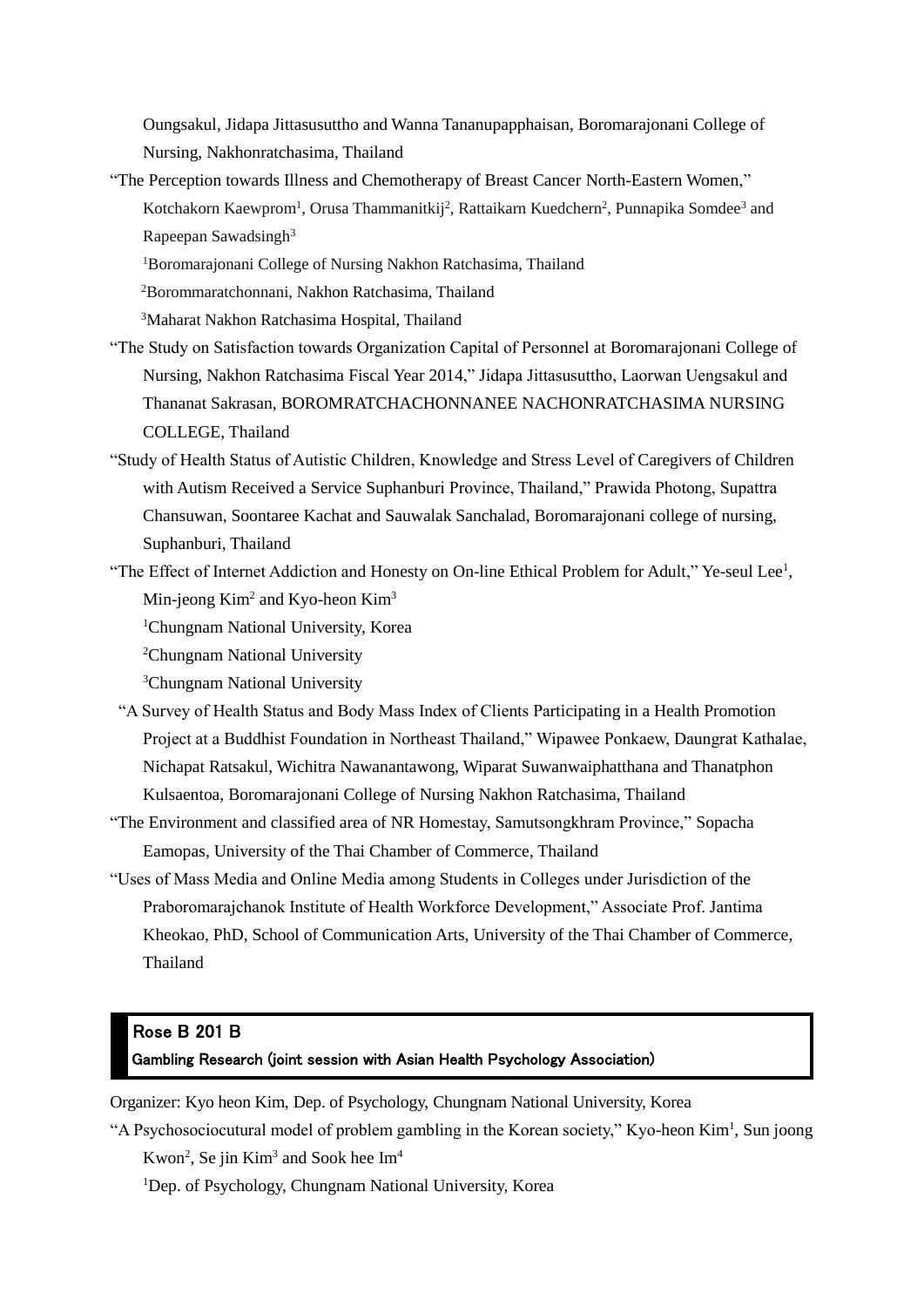Dept. of Counseling Psychology, Korean Baptist Theological University Center of Addiction Behavior, Chungnam National University Center of Addiction Behavior, Chungnam National University "A study on the psychometric validity of psychosociocutural model of problem gambling," Hyun ji Shin<sup>1</sup>, Kyo heon Kim<sup>2</sup>, Sun joong Kwon<sup>3</sup> and Sook hee Im<sup>4</sup> Chungnam National University, Korea Dep. of Psychology, Chungnam National University Dept. of Counseling Psychology, Korean Baptist Theological University Center of Addiction Behavior, Chungnam National University "Epidemological study of problem gambling in the Korea," Sook hee  $Im<sup>1</sup>$ , Kyo heon Kim<sup>2</sup>, Sun joong Kwon<sup>3</sup> and Se jin Kim<sup>4</sup> <sup>1</sup>Center of Addiction Behavior, Chungnam National University Dep. of Psychology, Chungnam National University Dept. of Counseling Psychology, Korean Baptist Theological University Center of Addiction Behavior, Chungnam National University

#### Cosmos 203+204

#### Survey Methodology and Environmental Consciousness

Chair: Kazufumi Manabe, Aoyama Gakuin University, Japan

"Problems with and Future Prospects for the Data Analysis of Cross-National Comparative Surveys," Kazufumi Manabe, Aoyama Gakuin University, Japan "Use of semantic analysis of texts for item analysis and generation," Cheongtag Kim and Sungjoon Park, Seoul National University, Korea "Examining A Social-Cognitive Model Predicting Chinese People's Information Seeking Behavior Regarding Environmental Risks: Toward A Public-Oriented Way of Risk Communication," Yiwei  $\rm Li^1$ , Yu Guo<sup>2</sup> and Naoya Ito<sup>3</sup> <sup>1</sup>Hokkaido University, Japan <sup>2</sup>Hokkaido University, Japan <sup>3</sup>Hokkaido University, Japan "Causal Analysis on Garbage Increase and People's Environmental Consciousness in Rural China," Yanyan Chen<sup>1</sup> and Yuejun Zheng<sup>2</sup> <sup>1</sup>Doshisha University, Japan <sup>2</sup>Doshisha University, Japan

### Cherry A 302 A Electoral Studies

Chair: Christian Collet, International Christian University, Tokyo, Japan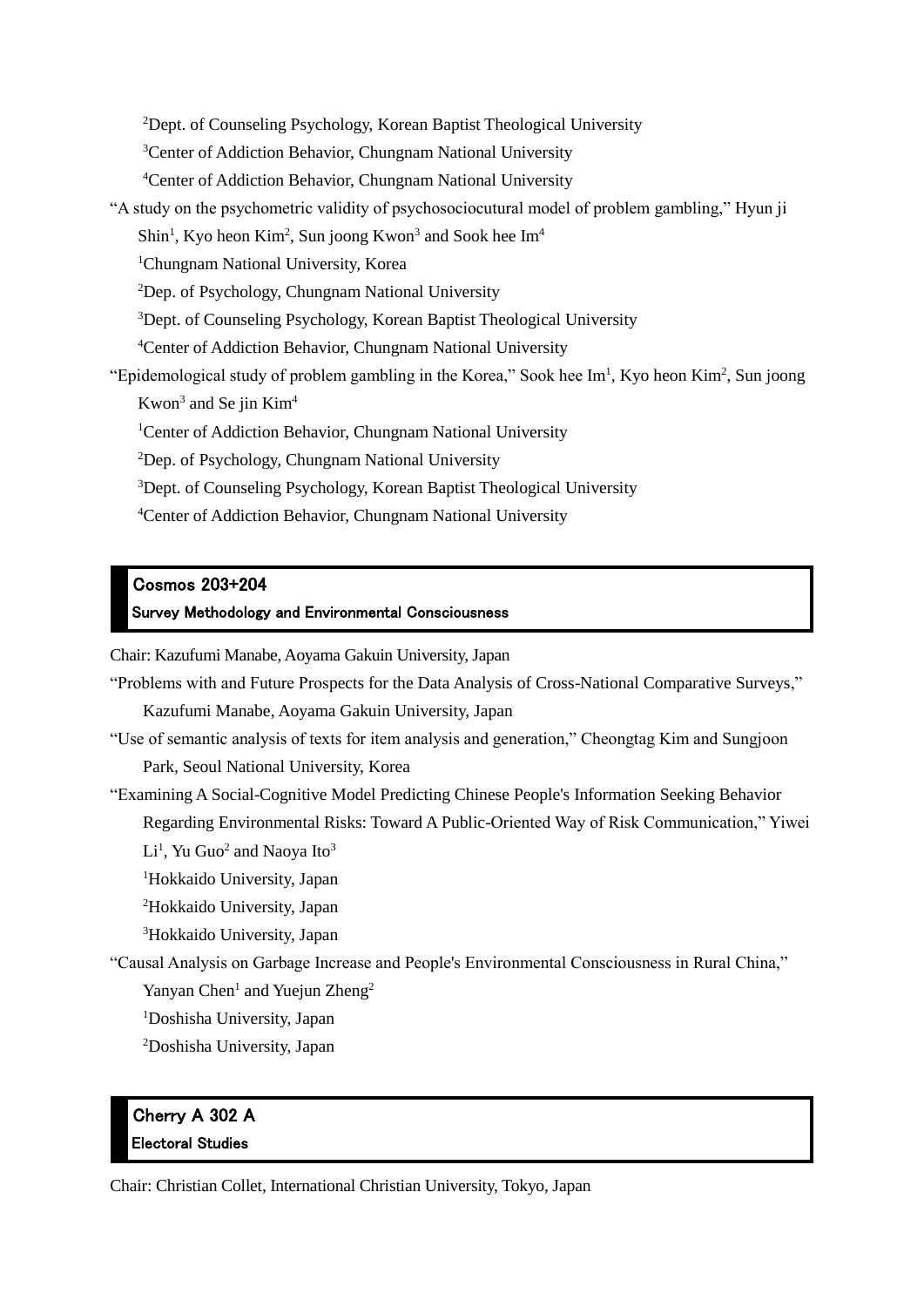- "AII (Anti Incumbency Index): Democratisation & Fresh evidences," Yashwant Deshmukh and Shalinder Mahajan, Team Cvoter, India
- "Shortcuts and Alibis: What Response Latencies Suggest about the Role of Party Identification in Japanese Political Decisionmaking," Christian Collet<sup>1</sup> and Gento Kato<sup>2</sup> <sup>1</sup>International Christian University, Tokyo, Japan
	- <sup>2</sup>Waseda University
- "A Silent Revolution: How Political Polling Shapes Indonesian Politics," Agus Trihartono, R-GIRO, Ritsumeikan University, Japan
	- "Electronic Voting and Civil Referendums in Hong Kong," Jazz Ma, Wai kin frank Lee and Robert Ty Chung, Public Opinion Programme, The University of Hong Kong, Hong Kong

#### Cherry B 302B Social Media and Dividable Persons (3)

Chair: Zeti Azreen Ahmad, International Islamic University Malaysia, Malaysia

"Bridging the Gap between the Governmental Public-opinion Field and the Civilian: The Case of the People's Daily Micro-blog," Xiaoping Luo and Pei Li, China Southwest University of Political Science and Law, China

- "Spiritual support for the senior and media responsibility in an aging society: The case of Chongqing
	- TV," De-an Cheng, China Southwest University of Political Science and Law, China
- "Social media as social infrastructure," Kazuhiro Suda, Chuo University, Japan
- "Crises in Malaysia: New media and new audience," Zeti Azreen Ahmad<sup>1</sup>, Aini Maznina A. manaf<sup>2</sup> and Mazni Buyong<sup>3</sup>

<sup>1</sup>International Islamic University Malaysia, Malaysia

2 International Islamic University Malaysia, Malaysia

3 International Islamic University Malaysia, Malaysia

#### Iris 304

#### Business and Tourism

Chair: Ofer Feldman, Doshisha University, Japan

- "The Study on the perception of human resource management of personnel at Borommaratchonnani College of Nursing, Nakhon Ratchasima in fiscal year 2013," Thananat Yod Sakrasan, Boromarajonani College of Nursing, Nakhonratchasima, Thailand
- "The study on factors affecting decision of Thai tourists travel to Japan, Nitikorn Muangsornkhiaw, FACULTY OF MANAGEMENT SCIENCE, SILPAKORN UNIVERSITY, Thailand
- "Pattern and Approach to Conducting Business under Social Enterprise Concept of Market Fairs in Amphur Hua-Hin, Prachuap Khirikhan Province," Jittapon Chumkate, FACULTY OF MANAGEMENT SCIENCE, SILPAKORN UNIVERSITY, Thailand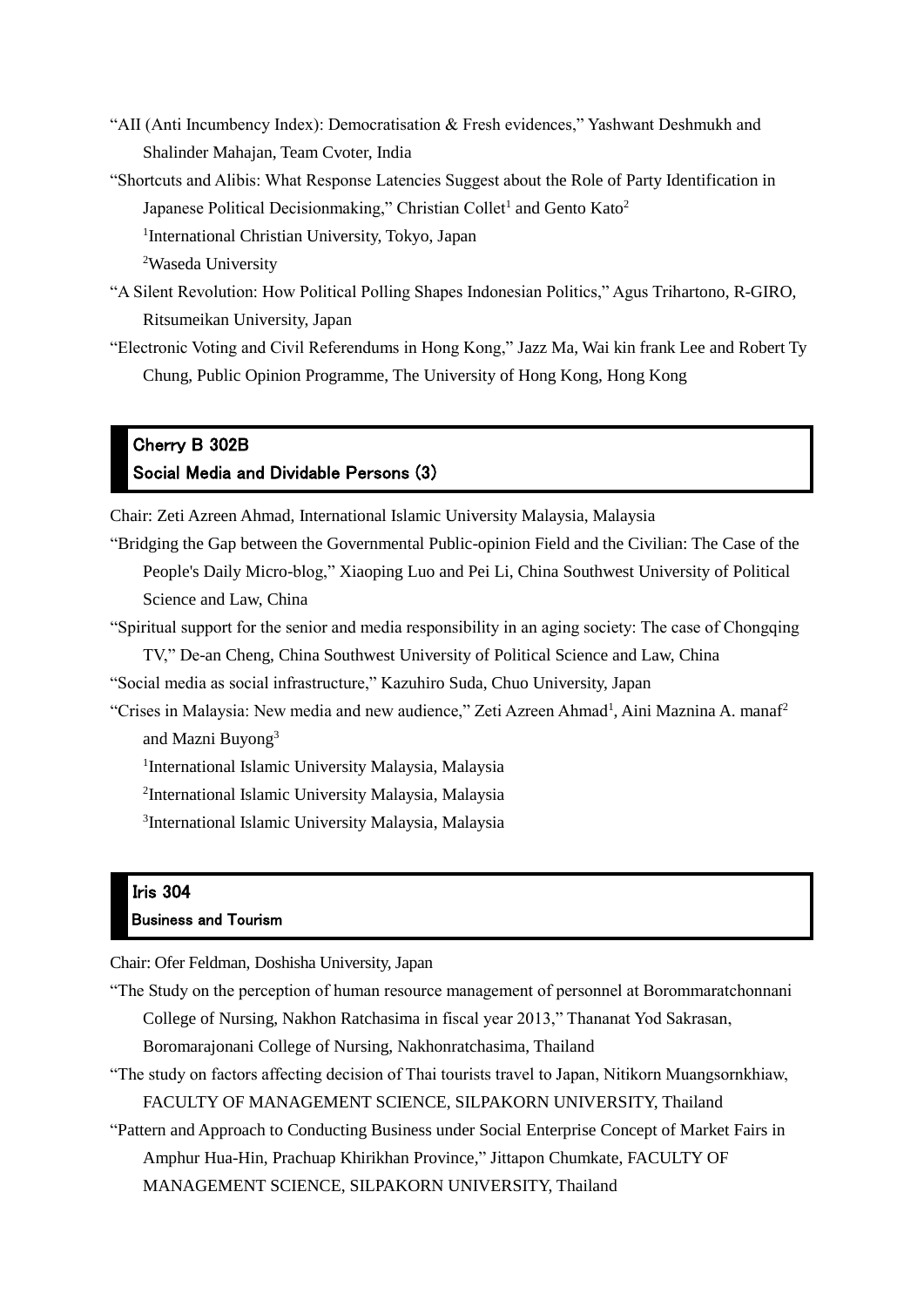"The Factor Analysis in Hotel Selection of Foreign Elder Tourists in Hua-Hin Prachubkirikhan," Issaraporn Onsomkrit and Kedwadee Sombultawee, FACULTY OF MANAGEMENT SCIENCE, SILPAKORN UNIVERSITY, Thailand

### Sunflower 306+307 How to Measure to Take Care of Aging Societies in Asia (2)

Chair: Kultida Panidchakul, Boromrajonani College of Nursing Saraburi, Thailand

"Attitude towards elderly of public health students under Praboromarachanok Institute," Suwanna

Vudhironarit<sup>1</sup>, Siritorn Yingrengreung<sup>2</sup>, Hataya Petcharoen<sup>3</sup>, Yolludee Tantasit<sup>4</sup> and Kiattisak Saeio<sup>5</sup>

<sup>1</sup>Boromrajonani College of Nursing Cholburi, Thailand

<sup>2</sup>Boromarajonani College of Nursing Bangkok, Thailand

<sup>3</sup>Sirindhron College of Public Health, Chonburi, Thailand

<sup>4</sup>College of Public Health, Khon Kaen, Thailand

<sup>5</sup>College of Public Health, Phitsanulok, Thailand

- "The Health Behavior of Elderly Payom Subdistrict, Wang Noi District, Ayutthaya Province," Aphisara Manarantsan, Noppadol Towichaikul, Patjanan Siriratmongkhon and Sarocha Meksuwan, FACULTY OF MANAGEMENT SCIENCE, SILPAKORN UNIVERSITY, Thailand
- "The monitoring activities of daily living by family caregivers caring for older adults with functional disabilities," Rojanat Choojai and Nongnuch Wongsawang, Boromarajonani College of Nursing Ratchaburi, Thailand
- "Attitudes toward Older People of Nursing, and Public Health Undergraduate Students in Thailand, Indonesia and Myanmar," Sirikul Karuncharernpanit<sup>1</sup>, Tassanee Krirkgulthorn<sup>2</sup>, Kultida

Panidchakul<sup>3</sup>, Nur meity sulistia Ayu<sup>4</sup>, Chairun Nasirin<sup>5</sup> and Win Win<sup>6</sup>

<sup>1</sup>Boromarajonani College of Nursing, Chakriraj, Thailand

<sup>2</sup>Boromarajonani College of Nursing, Nakhonratchasima, Thailand

<sup>3</sup>Boromarajonani College of Nursing, Saraburi, Thailand

<sup>4</sup>STIKES Hang Tuah Tanjung Pinang, Indonesia

<sup>5</sup>STIKES Mataram Lombok, Indonesia

<sup>6</sup>University of Mandalay, Myanmar

## Sunday, November 30 13:15–14:45

## Rose A 201A Poster Session (2)

"Factors impacting nursing students on the difference of perception levels of stigma about receiving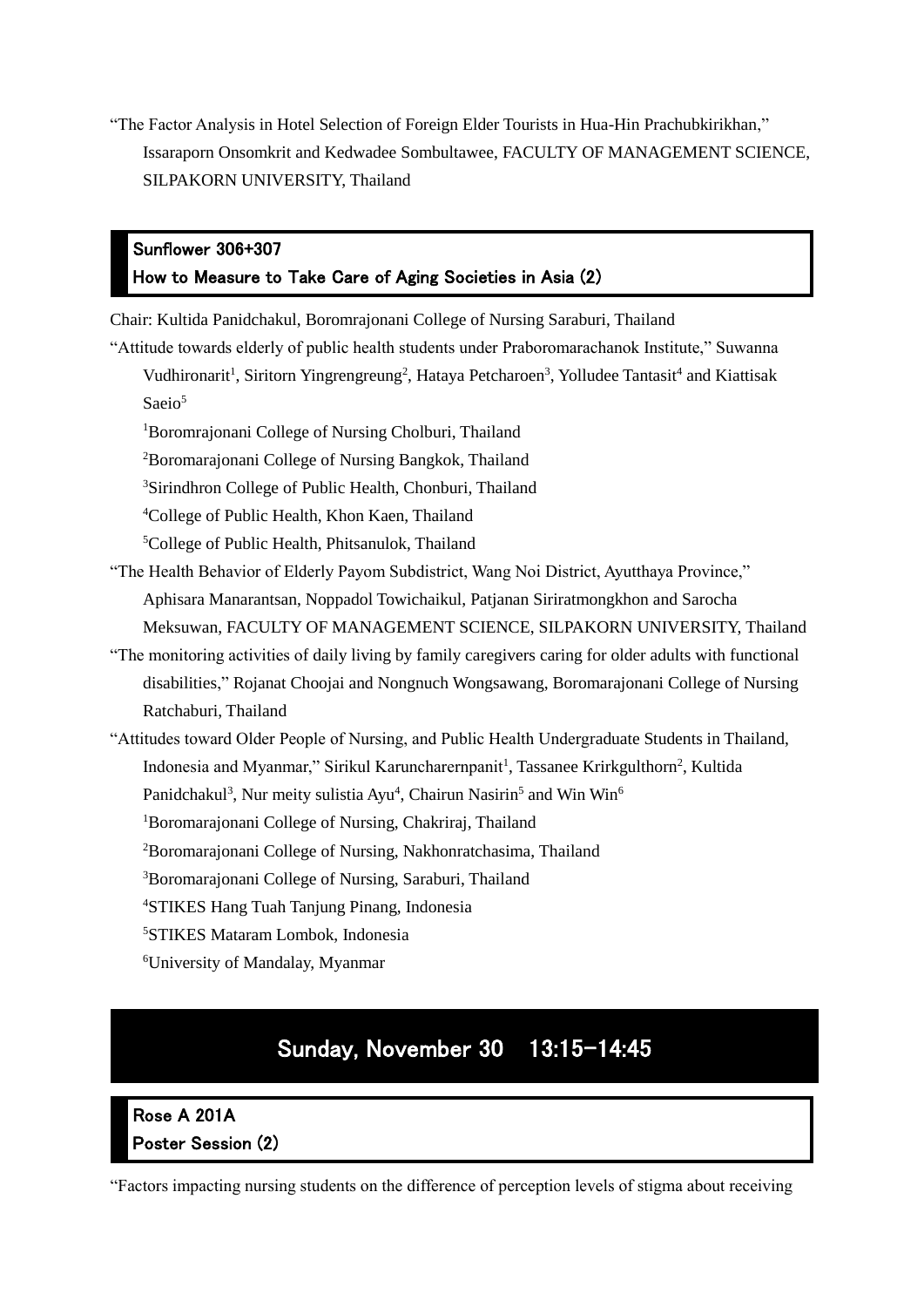counseling," Kotchakorn Kaewprom and Apiradee Sooksangdow, Boromarajonani College of Nursing Nakhon Ratchasima, Thailand

- "Pathway model of problem gambling focused on child abuse, self-esteem and an irrational belief," Chang hyun Jung<sup>1,2,3</sup>, Ji su Jeon<sup>2</sup> and Kyo heon Kim<sup>3</sup>
	- <sup>1</sup>Department of psychology, Chungnam university, Korea
	- <sup>2</sup>Department of psychology, Chungnam university, Korea
	- <sup>3</sup>Department of psychology, Chungnam university, Korea
- "The Effect of Instructional Video Compact Physiotherapy of Cerebrovascular Accidents for Village Health Volunteers," Jongkolnee Tuicharoen<sup>1</sup>, Wiparat Suwanwaiphattana<sup>2</sup>, Nattineeporn Chantaranothai<sup>3</sup>, Warunya Dondee<sup>4</sup>, Siriporn Pakdeekit<sup>5</sup> and Manop Phasom<sup>6</sup> <sup>1</sup>Boromarajonani College of Nursing, Nakhon Ratchasima, Thailand <sup>2</sup>Boromarajonani College of Nursing, Nakhon Ratchasima, Thailand <sup>3</sup>Boromarajonani College of Nursing, Nakhon Ratchasima, Thailand <sup>4</sup>Maharat Nakhon Ratchasima Hospital, Nakhon Ratchasima <sup>5</sup>Maharat Nakhon Ratchasima Hospital, Nakhon Ratchasima <sup>6</sup>Nongphalan Tambon Health Promoting Hospital, Nakhon Ratchasima
- "Differences between respondents and non-respondents of questionnaires from participants of Japan Environment & Children's Study in Toyama area," Mika Kigawa<sup>1</sup>, Hamazaki Kei<sup>1</sup>, Tanaka Tomomi<sup>1</sup>, Ito Miho<sup>1</sup>, Adachi Yuichi<sup>2</sup> and Inadera Hidekuni<sup>1</sup> <sup>1</sup>Toyama Regional Center for JECS, University of Toyama, Japan <sup>2</sup>Department of Pediatrics, Faculty of Medicine, University of Toyama
- "Factors Affecting The Quality of Work Life and Work Happiness among Nursing Instructors in Colleges of Nursing, Praboromarajchanok Institute, Ministry of Public Health," Lakana Siratirakul, Wassana Uppor and Charoonlux Pongcharoen, Boromarajonani College of Nursing, Suphanburi, Thailand
- "The Power of Living in the Present Moment among Diabetics," Kanchana Thearmtanachok, Savika Sikkalaya, Mahachulalongkornrajavidyalaya University, Thailand
- "Factors of Gambling Addiction from the view of Public Health," Hyun ji Shin<sup>1</sup> and Kyo heon Kim<sup>2</sup> <sup>1</sup>Chungnam National University, Korea

<sup>2</sup>Chungnam National University, Korea

- "A comparative analysis of shoppers' information behavior in commercial districts and shopping malls using a questionnaire survey," Ryosuke Yoshimoto<sup>1</sup>, Fuyuki Yoshikane<sup>2</sup> and Takafumi Suzuki<sup>3</sup> <sup>1</sup>Graduate School of Library, Information and Media Studies, University of Tsukuba, Japan <sup>2</sup>Faculty of Library, Information and Media Science, University of Tsukuba <sup>3</sup>Faculity of Sociology, Toyo University
- "The Influence of Confirmation Bias on Irrational Decision-Making," Jisu Jeon<sup>1</sup> and Kyoheon Kim<sup>2</sup> <sup>1</sup>Chung Nam National University, Korea
	- <sup>2</sup>Chung Nam National University, Korea
- "The Results of the Buddhist Integrated Model of Caring End-of-Life Stage Cancer Patients,"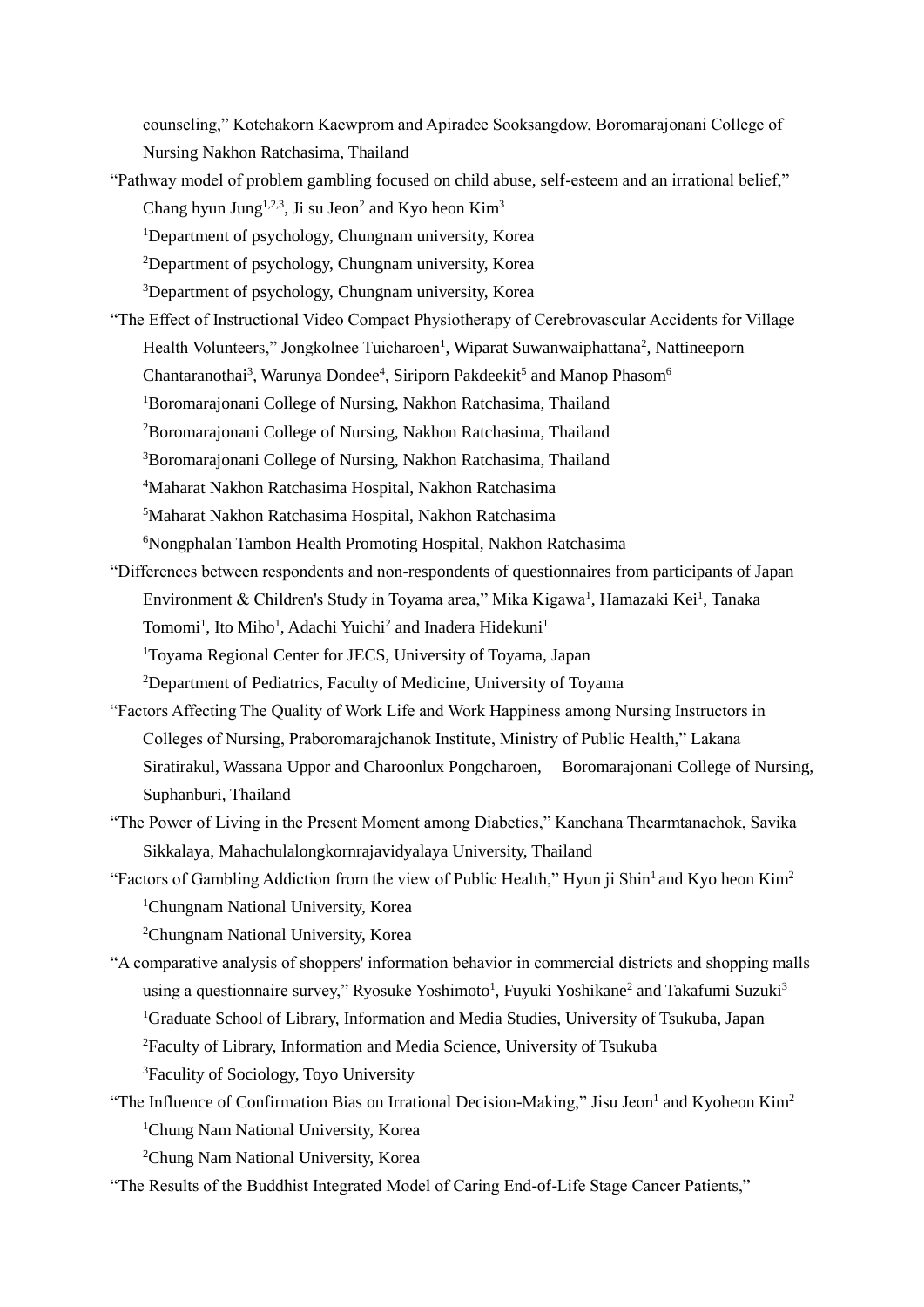Dutchanee Sinthuvongsanon, Pakthongchai Hospital, Thailand

- "The Study on the perception of human resource management of personal at Boromaratchajonnani of Nursing, Nakhon Ratchasima in fiscal year 2014," Thananat Sakrasan<sup>1</sup>, Laorwan Oungsakul<sup>2</sup> and Jidapa Jittasusudto<sup>3</sup>
	- <sup>1</sup>Boromaratchajonnani college of Nursing, Nakhon Ratchasima, Thailand
	- <sup>2</sup>Boromaratchajonnani college of Nursing, Nakhon Ratchasima, Thailand
	- <sup>3</sup>Boromaratchajonnani college of Nursing, Nakhon Ratchasima, Thailand
- "The study of Helping Relationship of Nurses Preceptor and Stress level during Clinical Practice in Labor Room of fourth-year nursing students from class 54th; Boromrajonani College of Nursing, Nakhonratchasima," Pitsamai Ubonsri, Nuchamart Gaewgoontol and Pattamaporn Khongkhoontot, Boromrajonani College of Nursing Nakhonratchasima, Thailand
- "The Handicapped Elderly Care Taking at Home by Community Network," Viliporn Runkawatt<sup>1</sup>, Siriwan Kuttiyawithayakoon<sup>2</sup>, Nongpaga Leelayana<sup>2</sup>, Sirinthip Konsantia<sup>2</sup>, Pronthip Srisombul<sup>2</sup> and Yaowamal Tomyawit<sup>2</sup>
	- <sup>1</sup>Borommarajonnani Nakhonratchasima Nursing College, Thailand
	- <sup>2</sup>Nakhonratchasima Health Provincial Office
- "Alcohol product placement on television in Thailand," Anchalee Pichedpan<sup>1</sup>, Jantima Kheokao<sup>1</sup>,

Siritorn Yingrengrueng<sup>2</sup> and Tassanee Krirkgulthorn<sup>2</sup>

<sup>1</sup>University of the Thai Chamber of Commerce Thailand

<sup>2</sup>Boromarajonani College of Nursing Saraburi, Thailand

- "Relationship between Internet Contents and Internet Addiction in Children," Su jeong Lee<sup>1</sup>, Hyunji Shin<sup>2</sup>, Minjeong Kim<sup>2</sup> and Kyoheon Kim<sup>3</sup>
	- <sup>1</sup>Chungnam national university, Korea
	- <sup>2</sup>Chungnam national university, Korea

<sup>3</sup>Chungnam national university, Korea

- <sup>4</sup>Chungnam national university, Korea
- "The comparision of Two Screening Test for Depression in Pregnant Women," Piyarat Sangbumrung, Boromarajonani College of Nursing, Nakhonratchasima, Thailand
- "Does the school-based program, physical activity and balance of food consuming style improve the effectiveness of childhood obesity prevention?," Dussadee Triyawong, Boromarajajonani college of Nursing, Nakhon Ratchasima, Thailand

#### Rose B 201B

#### Is Social Capital in Neighborhood Community Critical in Disaster Mitigation?

Organizer: Motoo Kusakabe, Open City Institute Co Ltd, Japan

"Social capital is essential for community resilience," Motoo Kusakabe, Open City Institute Co Ltd,

Japan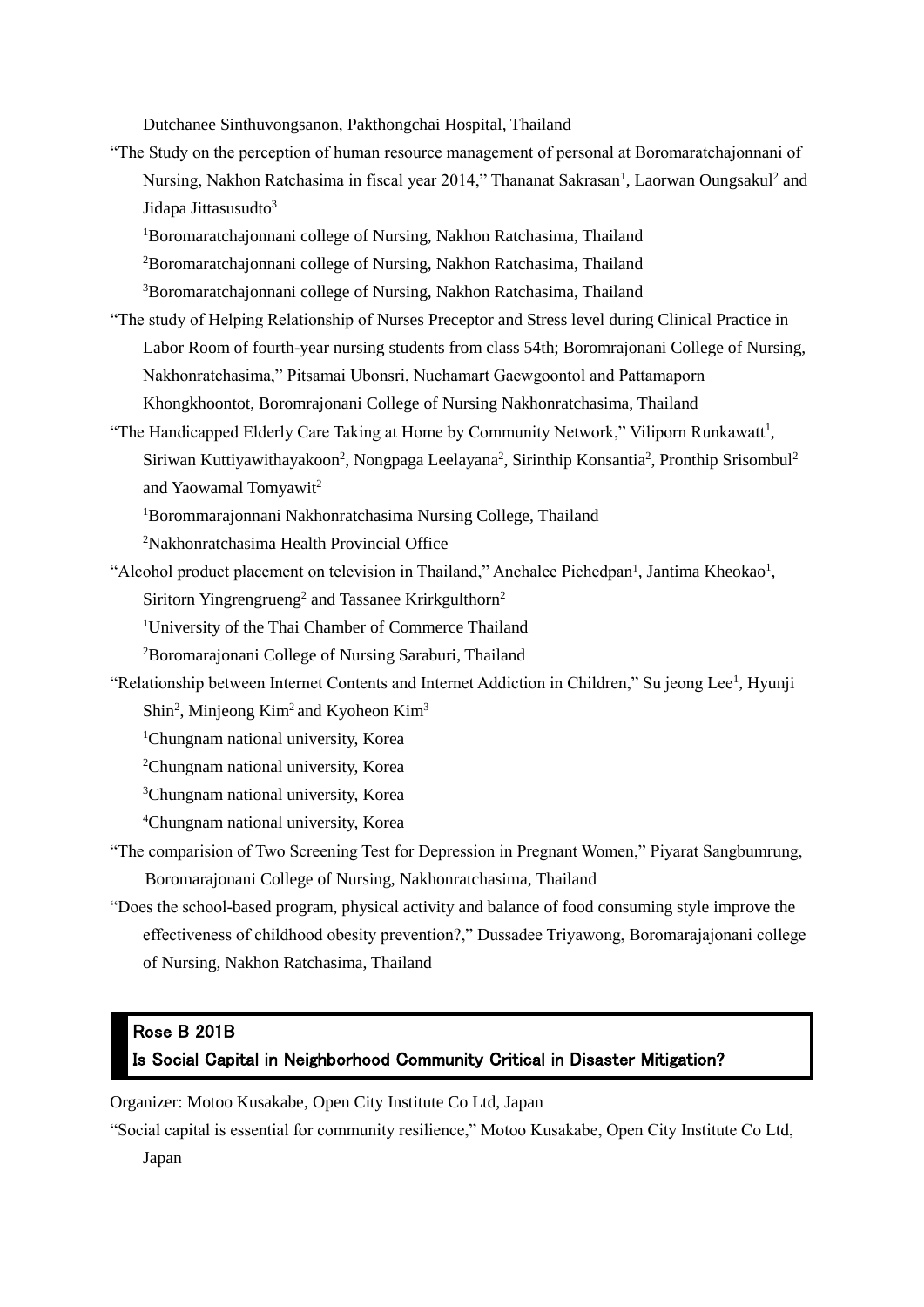- "Is Social Capital in Neighbourhood Communities Critical in Disaster Mitigation?," Emi(ko) Kusakabe, Open City Institute Co Ltd, Japan
- "The Importance of Social and Natural Capital in *Satoyama* Landscape Conservation: Learning from the Great East Japan Earthquake," Kazuhiko Takeuchi, United Nations University, Japan
- "Resettling from the 2004 Chuetsu earthquake decision making and community cohesiveness," Kanako Iuchi, Tohoku University, Japan

### Cosmos 203+204 Environmental Risk and Public Opinion

Organizer: Yuichi Kubota, University of Niigata Prefecture, Japan

"The Fukushima Nuclear Accident and Environmental Risk: A Questionnaire Survey of Fukushima

Residents," Takeshi Miyawaki<sup>1</sup> and Sasaoka Shinya<sup>2</sup>

<sup>1</sup>Nihon university, Japan

<sup>2</sup>Hiroshima Shudo University

"A New Prospect of the Protection of the Oceans: Focusing on Increasing Japanese Interes," Yuta Komori, Meiji University, Japan

"How Nuclear Risks Should Be Perceived and Communicated with the public?," Yui Nakagawa, Tokyo Institute of Technology, Japan

### Cherry A 302A Health Promotion and Nursing Science (3)

Chair: Surasak Soonthorn, SIRINDHORN COLLEGE OF PUBLIC HEALTH SUPHANBURI,

Thailand

"Adjuvant effect of chitosan for intranasal Japanese Encephalitis (JE) Vaccine," Worawan Boonyo<sup>1</sup>, Supavadee Boontha<sup>2</sup>, Hans E Junginger<sup>3</sup>, Neti Waranuch<sup>3</sup>, Assadang Polnok<sup>3</sup>, Suthee Yoksan<sup>4</sup>, Narong Nitatpattana<sup>4</sup> and Tasana Pitaksuteepong<sup>3</sup>

<sup>1</sup>Sirindhorn College of Public Health, Phitsanulok, Thailand

<sup>2</sup>School of Pharmaceutical Sciences, University of Phayao, Phayao

<sup>3</sup>Department of Pharmaceutical Technology, Faculty of Pharmaceutical Sciences, Naresuan University

<sup>4</sup>Department of Pharmaceutical Technology, Faculty of Pharmaceutical Sciences, Naresuan University

<sup>5</sup>Department of Pharmaceutical Technology, Faculty of Pharmaceutical Sciences, Naresuan University

<sup>6</sup>Center for Vaccine Development, Mahidol University, Institute of Science and Technology for Development, Mahidol University at Salaya, Nakhonpathom

<sup>7</sup>Center for Vaccine Development, Mahidol University, Institute of Science and Technology for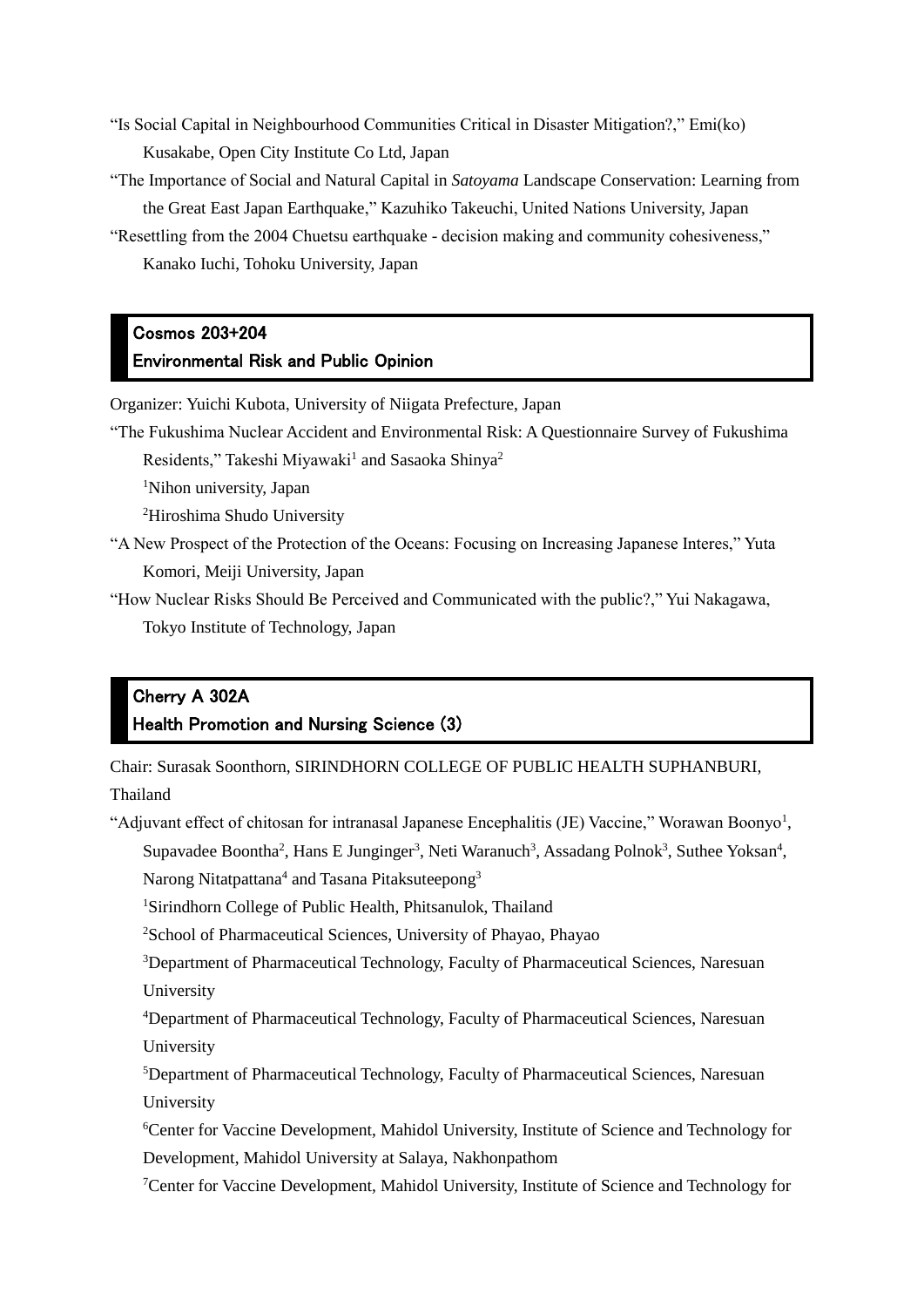Development, Mahidol University at Salaya, Nakhonpathom

<sup>8</sup>Department of Pharmaceutical Technology, Faculty of Pharmaceutical Sciences, Naresuan University

- "Effectiveness of the Dengue Hemorrhagic Fever Prevention and Control in Community Program using a Participatory Learning Process," Nongnuch Suapumee, Kuleudee Chittayanunt, Wandee Wongrattanarak and Wantanee Naksrisang, Boromarajonani College of Nursing Chakriraj, Thailand
- "Health promotion behaviors of elderly in Banpong District, Ratchaburi Province," Sabaitip Cheuaiam, Boromarajonani College of Nursing Chakriraj, Thailand
- "Public Opinions on the Role of Pharmacy Technicians in Performing Healthcare Services in Suphanburi Province, Thailand," Dr. Surasak Soonthorn," SIRINDHORN COLLEGE OF PUBLIC HEALTH SUPHANBURI, Thailand

### Cherry B 302B Media and Politics

Chair: Shingo Hamanaka, Yamagata University, Japan

- "Military Service as a process of Political Socialization," Shingo Hamanaka, Yamagata University, Japan
- "Political Interviews on Japanese Television: A Study of Communicative Conflicts and Defending the Face," Ofer Feldman<sup>1</sup>, Ken Kinoshita<sup>1</sup> and Peter Bull<sup>2</sup>

<sup>1</sup>Doshisha University, Japan

<sup>2</sup>York University, the UK

"Study on Government's New Media Platforms Credibility," Hong Chen<sup>1</sup>, Mingzhe Li<sup>1</sup>, and Cong Liu<sup>2</sup> <sup>1</sup>School of Communication, East China Normal University

<sup>2</sup>Institute of Arts and Humanities, Shanghai Jiao Tong University

"Chinese Public's Cognition and Attitude towards Significant Political Event under the Circumstances of "Two Opinion Fields"," Bofei Zheng<sup>1,2</sup>, Shuanglong  $Li^{1,2}$  and Bing Tong<sup>1,2</sup> <sup>1</sup>Media and Public Opinion Research Center of Fudan University, China

<sup>2</sup>Fudan Journalism School

#### Iris 304

#### Journalism and Intellectual Property Right

Chair: Chang Zhang, Fudan University, China

"Intellectual Property Rights at Crossroads," Li Gu, China Southwest University of Political Science and Law, China

"Status of science Journalism in Nepal with reference to Witch Accusation in Nepal," Sanat Kumar Sharma, Co-executive director, B.P.K.M. planetarium observatory and science museum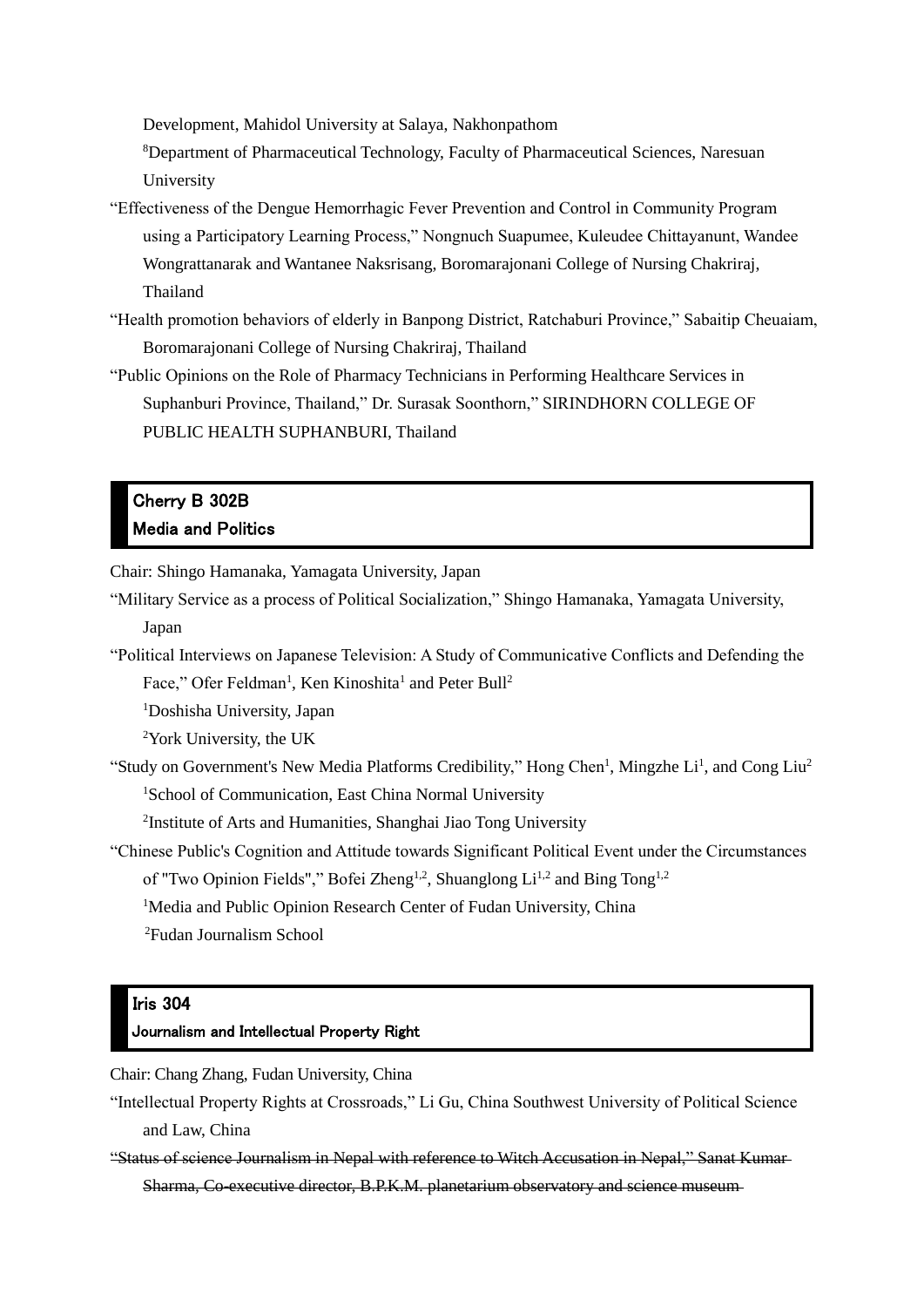development board, ministry of science, technology and environment, Nepal

"A Study on strategy for International Training Course for Asian Journalists," Sook Choi<sup>1</sup> and Sung kyum Cho<sup>2</sup>

<sup>1</sup>Institute for Communication and Information at Hankuk University of Foreign Studies, Korea <sup>2</sup>Cungnam National University

## Daisy 305 13:15-15:15 AJPOR Board Meeting

### Sunflower 306+307 Nurturing Norms and Values among Children in Asia

Chair: Dusadee Charoensuk Eastern Asia University, Thailand

"How parental discipline influence violent behaviour in Thai adolescents?," Rungrudee Wongchum, McCormick Faculty of Nursing,Thailand

"FAMILY SUPPORT TO SELF – CARE BEHAVIORS FOR TEENAGE PREGNANCY," Pattawan Choolert, Boromarajonani collage of nursing, Chakriraj, Thailand

"ENGLISH LANGUAGE PROFICIENCY OF VIETNAMESE STUDENTS MAJORING IN

ECONOMICS," Akinori Seki<sup>1,3</sup>, Toan Luu duc Huynh<sup>2</sup> and Xuan Thiminh Nguyen<sup>3</sup>

<sup>1</sup>Tokyo Keizai University, Japan

<sup>2</sup>Banking University, Vietnam

<sup>3</sup>Asia Association of Education and Exchange

## Sunday, November 30 15:00–16:30

### Rose A 201A Poster Session (3)

"The Satisfaction to The Facilities That are Conducive to Learning of Student Nurses in

Boromarajonani College of Nursing Nakhonratchasima Year 255," Prayoon Artlaor, Laorwan Oungsakul, Valaporn Tunthasuvanna, Manothai Wongsala and Udomluk Knajanarungsichai, Boromarajonani College of Nursing Nakhonratchasima, Thailand

"Knowledge and Factors Related to Tobacco Smoking of Undergrads in Nakhon Ratchasima, Thailands," Ratchanee Choonkor and Supawadee Chaidachatorn, Boromarajonani college of nursing, Nakhon Ratchasima, Thailand

"Public opinion on the reliance of Thai Government: Case Study of High school student in Thailand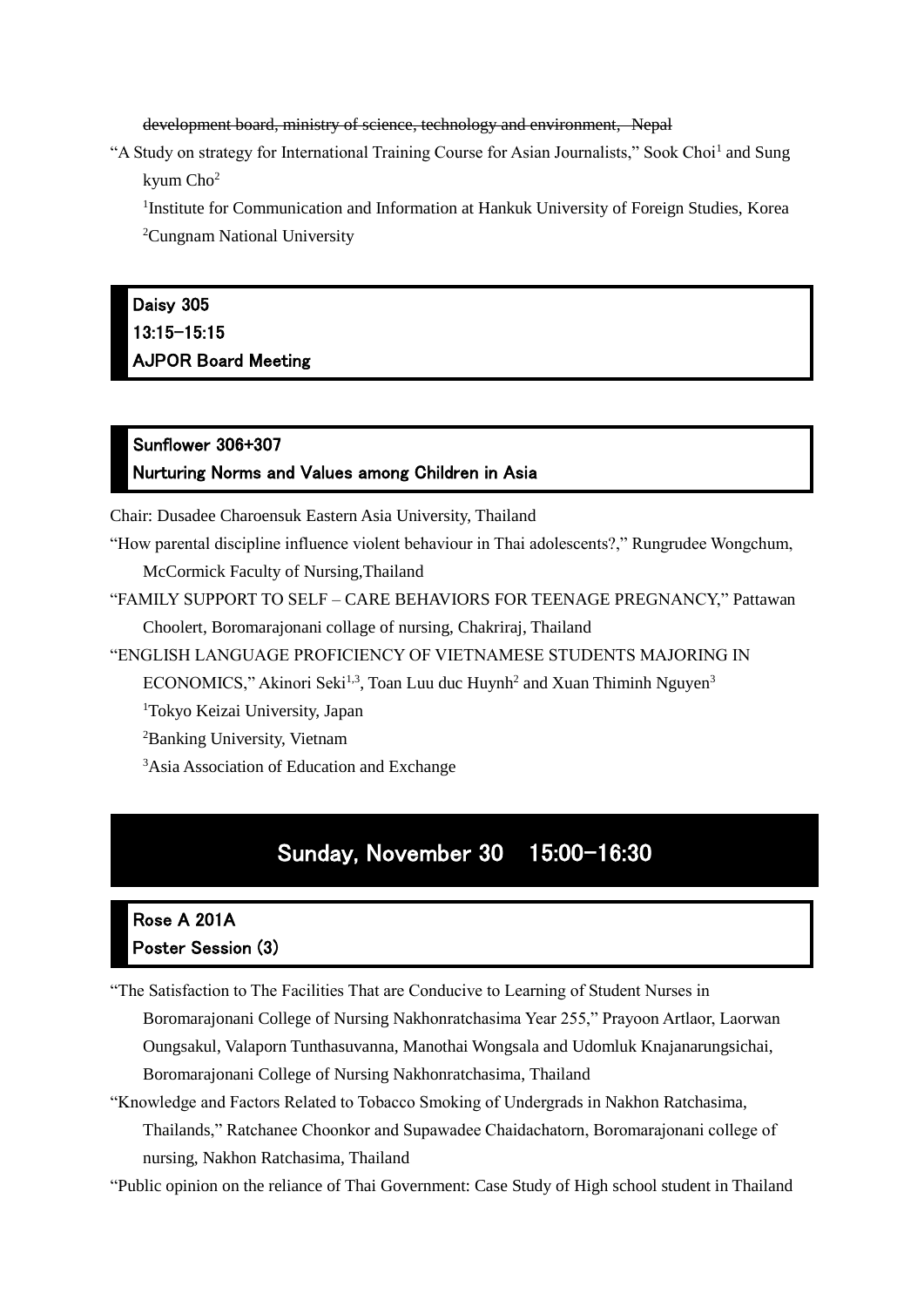during 2014," Naksit Sakdapat<sup>1,2,3</sup>, Pornpong Sakdapat<sup>2</sup> and Ploytip Wanitmaniboot<sup>3</sup>

<sup>1</sup>National Institute of Development Administration

- <sup>2</sup>National Institute of Development Administration
- <sup>3</sup>Chulalongkorn University
- "Facebook users' upward and downward comparisons with others' standard of living and their life satisfaction: Exploring the comparative impact of Facebook friends versus surrounding people," Indeok Song<sup>1</sup> and Hyeseung Yang<sup>2</sup>

1 Joongbu University, Korea

<sup>2</sup>Kyungsung University

"Attitudes toward Elderly of Nursing Students under Praboromarachanok Institute Ministry of Public Health, Thailand," Kanyarat Ubolwan<sup>1</sup>, Tassanee Krirkgulthorn<sup>2</sup>, Jantima Kheokao<sup>3</sup>, Thitarat Sarkongdang<sup>4</sup> and Suwanna Vudhironarit<sup>5</sup>

<sup>1</sup>Boromarajonani College of Nursing Saraburi, Thailand

<sup>2</sup>Boromarajonani College of Nursing Nakhon Ratchasima, Thailand

<sup>3</sup>University of the Thai Chamber of Commerce, Thailand

<sup>4</sup>Boromarajonani College of Nursing Bangkok, Thailand

<sup>5</sup>Boromrajonani College of Nursing Cholburi, Thailand

"Reflection on postpartum clinical learning experiences guided by KORAT Model of reflection among nursing student, Thailand," Wareewan Siriwanij, Waraporn Tantawatana, Suchada Wongsawart and Nattineeporn Chantaranotai, BOROMARAJONANI COLLEDGE OF NURSING, NAKHONRATCHASIMA, Thailand

"Survey of cigarette use and media exposure among Thai adolescents," Prapas Thana<sup>1</sup>, Siritorn

Yingrengreung<sup>2</sup> and Jantima Kheokao<sup>3</sup>

<sup>1</sup>Boromarajonani College of Nursing Saraburi, Thailand

<sup>2</sup>Boromarajonani College of Nursing Bangkok

- <sup>3</sup>University of the Thai Chamber of Commerce
- "The Thai version of Kogan's Attitude toward Old People (Kogan's OP): Evaluation of validity and reliability assessment, Kannika Hansoongnoen<sup>1</sup>, Tassanee Krirkgulthorn<sup>1</sup>, Viliporn Runkawatt<sup>1</sup>, Siritorn Yingrengreung<sup>2</sup> and Jantima Kheokao<sup>3</sup>

<sup>1</sup>Nakhonratchasima Nursing College, Thailand

<sup>2</sup>Boromarajonnani Nursing College, Bangkok, Thailand

<sup>3</sup>University of the Thai Chamber of Conference

"Fruit and vegetable consumption, eating habits, and intention to increase consumption of Thai students," Kingtip Phasuktoy<sup>1</sup>, Siritorn Yingrengreung<sup>2</sup> and Prakit Ratchawat<sup>3</sup> <sup>1</sup>Boromarajonani College of Nursing Saraburi, Thailand

<sup>2</sup>Boromarajonani College of Nursing Bangkok, Thailand

<sup>3</sup>Boromarajonani College of Nursing Saraburi, Thailand

"Depression, relationships with parents, and expose to domestic violence of Thai youths," Waraporn Chansong1, Siritorn Yingrengreung<sup>2</sup> and Prapas Thana<sup>3</sup>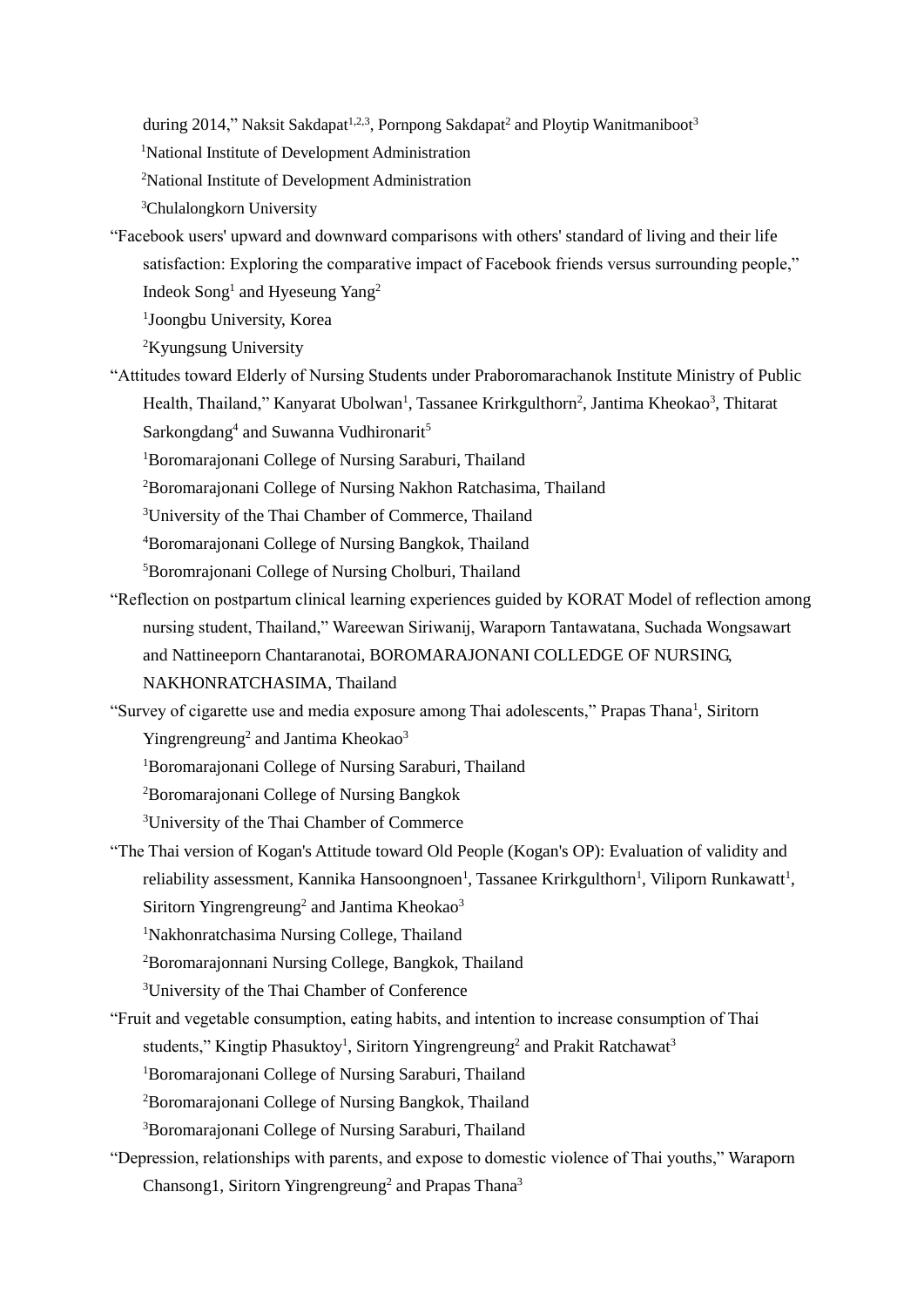<sup>1</sup>Boromarajonani College of Nursing Saraburi, Thailand

<sup>2</sup>Boromarajonani College of Nursing Bangkok, Thailand

<sup>3</sup>Boromarajonani College of Nursing Saraburi, Thailand

- "Opinion towards abortion of Thai youths," Siriwan Tumcheua<sup>1</sup>, Siritorn Yingrengreung<sup>2</sup>, Pourpen Krinara<sup>3</sup> and Pachaneeya Chiengta<sup>3</sup>
	- <sup>1</sup>Boromarajonani College of Nursing Saraburi, Thailand
	- <sup>2</sup>Boromarajonani College of Nursing Bangkok, Thailand
	- <sup>3</sup>Boromarajonani College of Nursing Saraburi, Thailand
	- <sup>4</sup>Boromarajonani College of Nursing Saraburi, Thailand
- "Perceptions of Stroke Risk Factors and Warning Signs of Nursing Students under Praboromarachanok Institute Ministry of Public Health, Thailand, Kultida Panidchakul<sup>1</sup>, Siritorn Yingrengreung<sup>2</sup>, Boontuan Wattanakul<sup>3</sup>, Panitnat Chamnansua1 and Smerchan Teerawatskul<sup>2</sup>

<sup>1</sup>Boromrajonani College of Nursing Saraburi, Thailand

<sup>2</sup>Boromarajonani College of Nursing Bangkok, Thailand

<sup>3</sup>Boromarajonani College of Nursing Chon Buri, Thailand

- "Using electronic document system in Nursing College: Perceived benefits and Barriers," Kanokporn Noi Mongkoltae and Tassanee Krirkgulthorn, Boromaratchajonnani college of nursing, Nakhon ratchasima, Thailand
- "Perceived Health Status and Health Promoting Behavior of Hand-woven Local Fabric Makers in Community," Payao Phongsakchat, Sujira Laungpikulthong, Jeeraporn Cheanchum and Sakmongkol Cheauthong, Boromarajonani College of Nursing Saraburi, Thailand
- "Gambling Motivation and Addiction: moderating effects on stages of change in Gambler," Seo young Byeon<sup>1</sup>, Hyun ji Shin<sup>2</sup> and Kyo heon Kim<sup>3</sup>

<sup>1</sup>Chungnam national university, Korea

<sup>2</sup>Chungnam National University

- <sup>3</sup>Chungnam National University
- "Addictive Behaviors in Gambling based on Ajzen's Planned Behavior Model," Hyun ji Shin, Byeon Seo young and Kim Kyo heon, Chungnam National University

# Rose B 201B

#### Current Challenges in Education in Asia

Organizer: Reiko Ishii, University of Niigata Prefecture, Japan

- "Expatriate parent perceptions of educational issues in Japan," Melodie Lorie Cook, University of Niigata Prefecture, Japan
- "Development of English Language Education in Nepal," Akinori Seki, Tokyo Keizai University, Japan
- "Difficulties in interpersonal relationships between Japanese children," Yotaro Katsumata, Department of Child Studies, University of Niigata Prefecture, Japan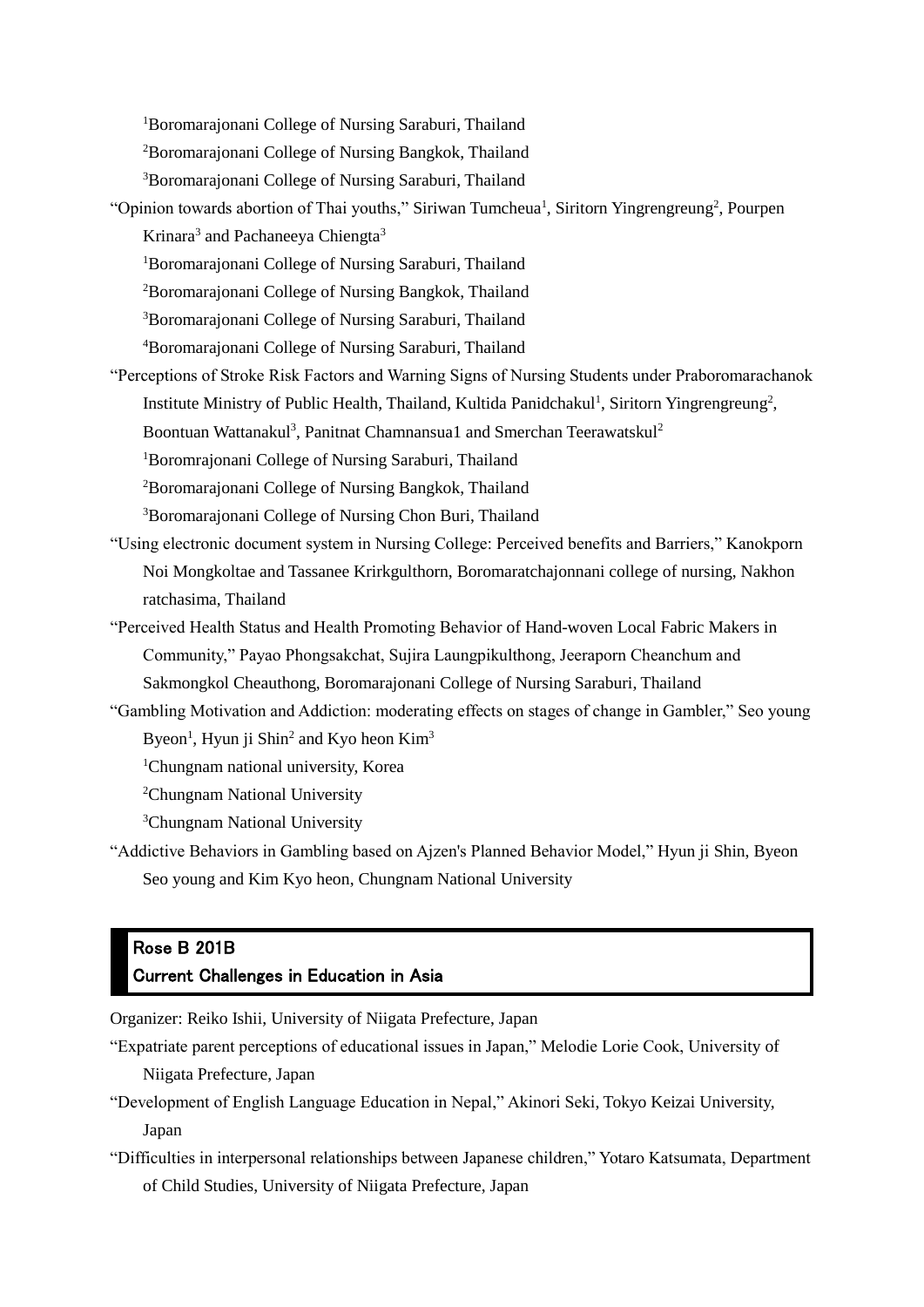"A Longitudinal Study on the Growth Evaluation Using Abdominal Skinfold Thickness in Preschool Children," Kiyoshi Ito, University of Niigata Prefecture, Japan

### Cosmos 203+204 Social Capital and Social Integration

Chair: Eric Yu, National Chengchi University, Taiwan

"Gain or Loss? Modeling the Relationship among Differentiated Social Media Functions, Perceived Social Capital and Psychological Wellbeing," Yu Guo<sup>1</sup>, Yiwei Li<sup>2</sup> and Naoya Ito<sup>3</sup>

<sup>1</sup>Hokkaido University, Japan

<sup>2</sup>Hokkaido University, Japan

<sup>3</sup>Hokkaido University, Japan

- "How to measure the concept of Social Integration?: Case of Seoul," Miree Byun, The Seoul Institute, Korea
- "Why Do Taiwanese Youngsters Support the 318 Sunflower Student Movement? An Analysis of Issue Cleavages," Eric Yu and Kah-yew Lim, National Chengchi University, Taiwan
- "Social Rituals in South East Asia from the Aspect of Social Network," Katsumi Shimane, Senshu University, Japan

#### Cherry A 302A Health Promotion and Nursing Science (5)

Chair: Jaratsri Petchkong, Boromarajonani College of Nursing, Chakriraj, Thailand "FACTORS INFLUENCING THE 21st CENTURY SKILLS OF THE NURSING STUDENT: BOROMMARAJONNANI COLLEGE of NURSING CHAKRIRAJ, MINISTRY OF PUBLIC

HEALTH, THAILAND," Jaratsri Petchkong, Boromarajonani College of Nursing, Chakriraj, Thailand

"Humanistic Care Behavior on Nursing Student Volunteer in Health Service: A Service Learning,"

Warunee Meelai<sup>1</sup>, Worapanit Sukrapat<sup>2</sup> and Orawan Duangchai<sup>3</sup>

<sup>1</sup>Boromarajonani College of Nursing Chon Buri, Thailand

<sup>2</sup>Boromarajonani College of Nursing Chon Buri, Thailand

<sup>3</sup>Boromarajonani College of Nursing Chon Buri, Thailand

#### Cherry B 302B

#### Social Media and Dividable Persons (4)

Chair: Zeti Azreen Ahmad, International Islamic University Malaysia, Malaysia

"The lifted the curtain agenda setting of UGC of social media in china," Yunfeng Xi<sup>1</sup>, Professor Dadoo Mohdo Hamdan Adnan<sup>2</sup> and Chang Peng Kee' Ph.D<sup>3</sup>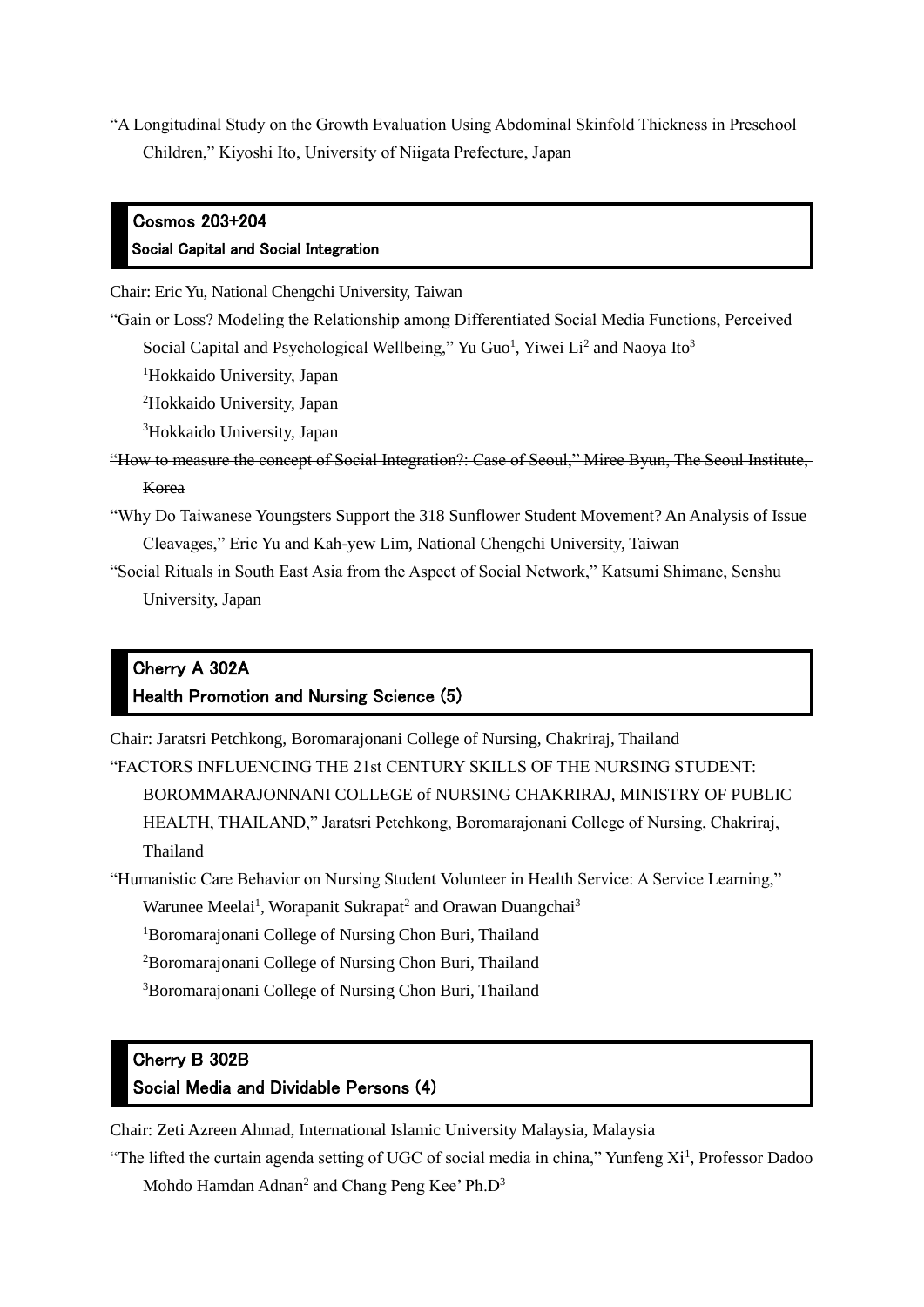<sup>1</sup> University Malaysia Sabah, China

<sup>2</sup> Universty Malaysia Sabah' the dean of school of social sciences

<sup>3</sup> University Kebangsaan Malaysia

- "Chinese Internet Users' Communication Behaviors in Public Events: A Survey on Internet Users from 36 Cities," Yungeng Xie, Rui Qiao and Cong Liu," Institute of Arts and Humanities, Shanghai Jiao Tong University, China
- "Intimate Comrade or South China Sea Trouble Maker? Online Elite Chinese Perception of Vietnam: Content Analysis of Zhihu," Shengyang Zhong and Wang Guohua, School of Public Administration, Huazhong University of Science and Technology, China

"POLITICAL EFFICACY AMONG MALAYSIAN VOTERS: THE ROLE OF TRADITIONAL AND NEW MEDIA," Syed Arabi Idid<sup>1</sup>, Ismail Sheikh yusuf ahmed Dhaha<sup>2</sup> and Rizwanah Souket<sup>2</sup> <sup>1</sup>International Islamic University Malaysia, Malaysia 2 International Islamic University Malaysia, Malaysia 3 International Islamic University Malaysia, Malaysia

### Iris 304 Asia's Future

Chair: Takeshi Uemura, University of Niigata Prefecture, Japan

"Territorial dispute between China and Japan and support for the Prime Minister Abe: An Examination

of Rally-round-the-flag effect through survey experiments," Tetsuro Kobayashi<sup>1</sup> and Azusa Katagiri<sup>2</sup>

<sup>1</sup>National Institute of Informatics, Japan

<sup>2</sup>Stanford University

"Cultural misunderstandings in Sino-Japan relations," Takeshi Uemura, University of Niigata Prefecture, Japan

"Asia's Future," Jeong hwa Joo, PUKYONG NATIONAL UNIVERSITY DIVISION OF INTERNATIONAL & AREA STUDIES, Korea

"Trends in partial disability-free life expectancy for working age population in Japan: 1989-2010," Yasuhiko Saito, Nihon University, Japan

## Sunflower 306+307 Well-Being and Quality of Life in Asia (3)

Chair: Noppanon Homsud, Silpakorn University

"Quality of Life of Old and Older Thai Elderly and Factors affecting on Their Quality of Life,"

Chanuttha Ploylearmsang, Chaupaka Wanasabdumrong and Wannaporn Wannathip, Social

Pharmacy Research Unit, Faculty of Pharmacy, Mahasarakham University, Thailand

"An Assessment of Service Quality through 30 baht treats all scheme projects at Cha-am Public